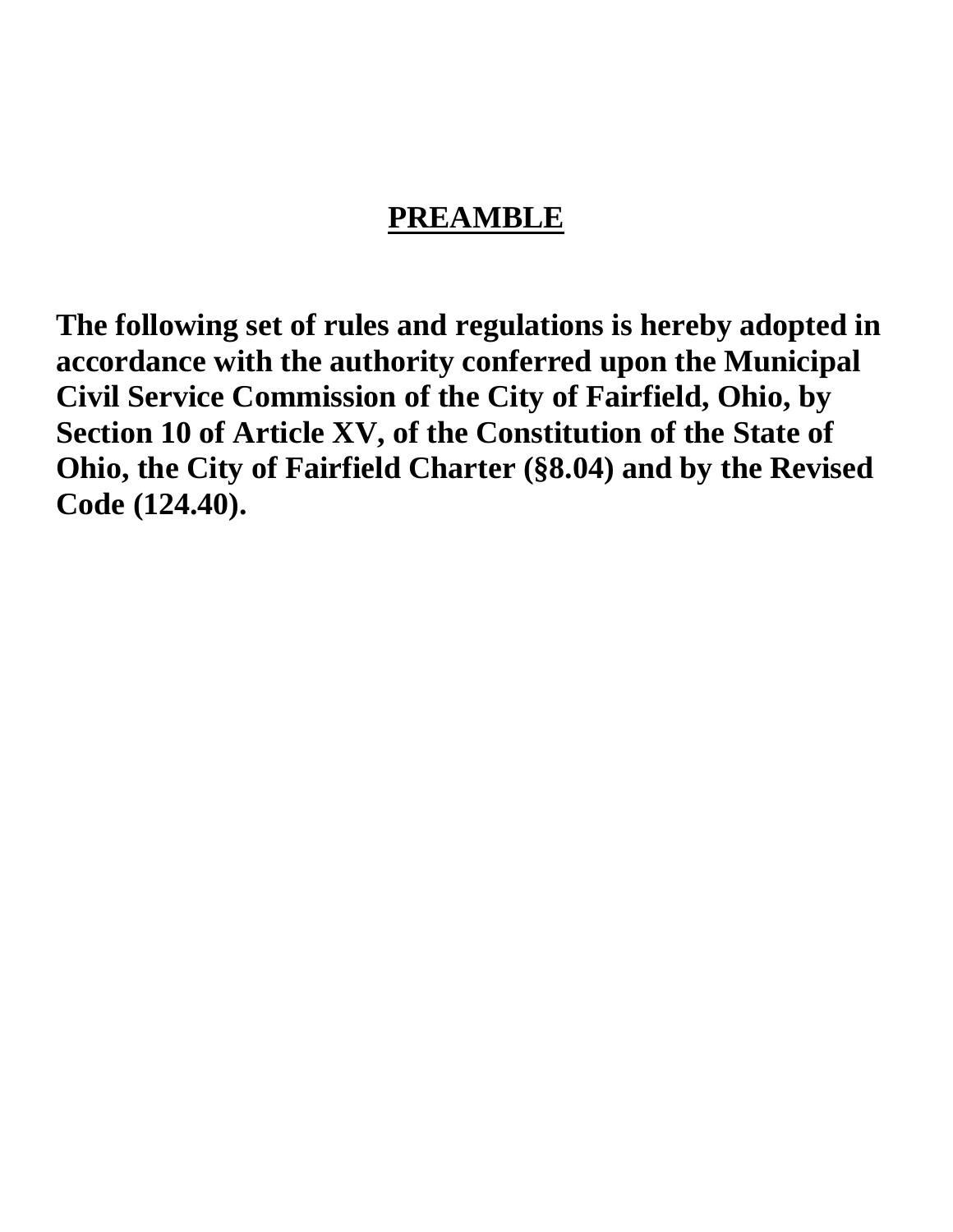# **TABLE OF CONTENTS**

| RULE I          |                                                                                                                                                                                                                                                                                                                                                                                                                                            |  |
|-----------------|--------------------------------------------------------------------------------------------------------------------------------------------------------------------------------------------------------------------------------------------------------------------------------------------------------------------------------------------------------------------------------------------------------------------------------------------|--|
| <b>RULE II</b>  |                                                                                                                                                                                                                                                                                                                                                                                                                                            |  |
| <b>RULE III</b> |                                                                                                                                                                                                                                                                                                                                                                                                                                            |  |
| <b>RULE IV</b>  | <b>Applications Blanks Furnished</b><br><b>Completion of Application Blanks</b><br><b>Police Department Applicants</b><br><b>Fire Department Applicants</b><br><b>All Other Applications</b><br><b>Other Requirements</b>                                                                                                                                                                                                                  |  |
| <b>RULE V</b>   | Notice of Examination<br><b>Examination Postponed</b><br>Types of Examinations<br>Physical Examination<br><b>Admitting Applicants to Examination</b><br><b>Identity of Examinees Concealed</b><br><b>Time Limits</b><br>Frauds in Examinations Prohibited<br><b>Visitors at Examinations</b><br><b>Inspection of Examination Papers</b><br><b>Credit for Military Service</b><br>Method of Grading Examinations<br>Voiding of Examinations |  |
| <b>RULE VI</b>  | 9<br>Posting of Lists<br><b>Duration of Lists</b><br>Veteran's Preference<br><b>Transfer to Lower Class</b><br>Names not to be Considered for Appointment<br>Disqualifications of Eligibles<br><b>Change of Address</b><br><b>Revocation of List</b>                                                                                                                                                                                       |  |
| <b>RULE VII</b> | Names to be Considered for Appointment<br>Preference to Certain Applicants<br>Persons to be Appointed<br>Probationary period; Probationary Removal or Reduction<br>Restriction as to Age and Physical Requirement<br><b>Temporary Appointments</b><br><b>Merit Promotion Process</b>                                                                                                                                                       |  |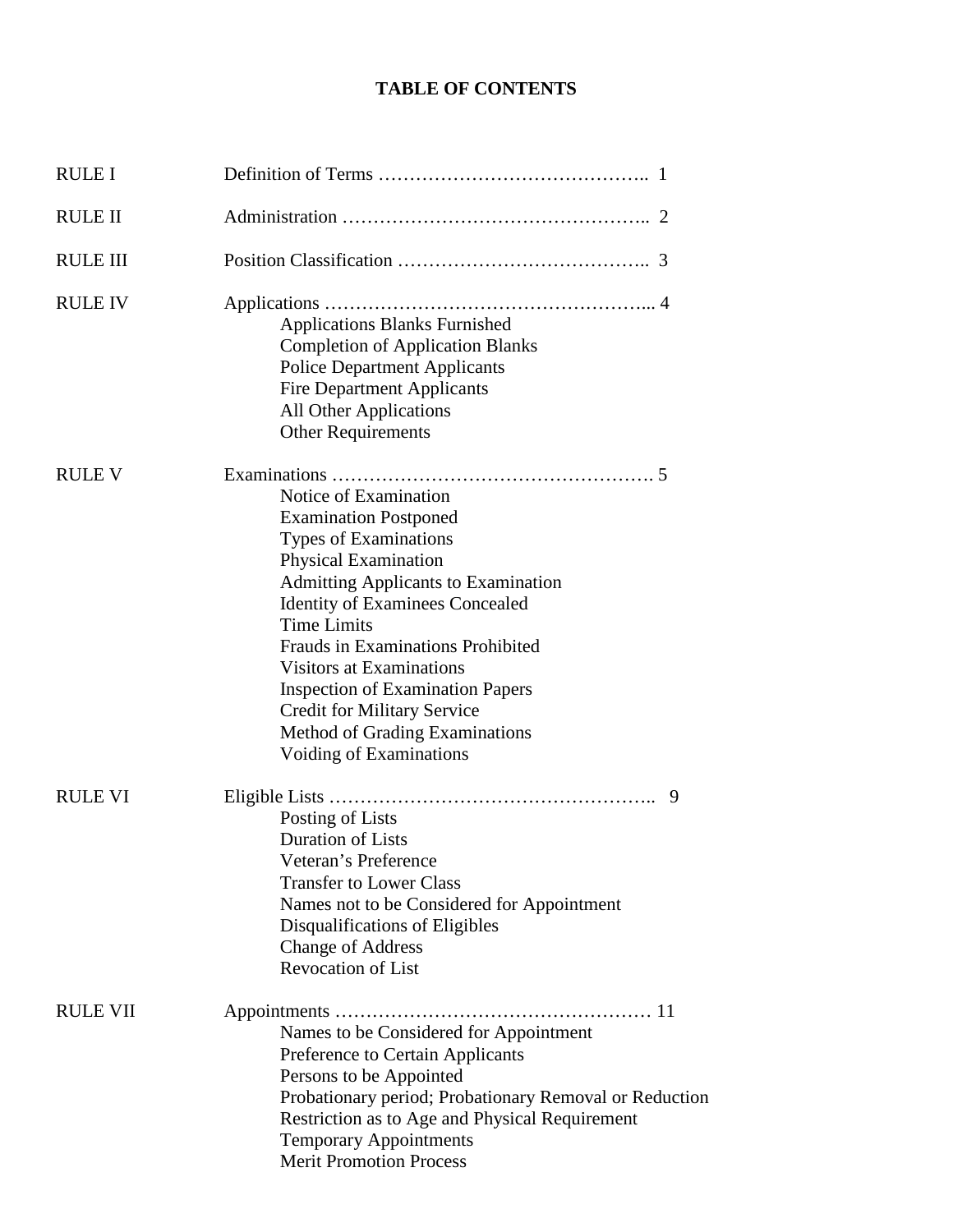|                  | Temporary Promotions to a Higher Class or Grade                                                                                                                                                                                                                                                                                                                                                       |
|------------------|-------------------------------------------------------------------------------------------------------------------------------------------------------------------------------------------------------------------------------------------------------------------------------------------------------------------------------------------------------------------------------------------------------|
| <b>RULE VIII</b> | Transfers<br><b>Layoff Procedures</b><br>Layoffs or Reduction in the Police Department<br><b>Certification from Layoff Lists</b><br>Reinstatements<br>Leave of Absence                                                                                                                                                                                                                                |
| <b>RULE IX</b>   | <b>Disciplinary Suspension</b><br><b>Absence without Leave</b><br><b>Falsification in Application</b><br>Procedure to be followed in Removals<br>Appeal                                                                                                                                                                                                                                               |
| <b>RULE X</b>    | Time of Hearing: Notifications<br><b>Amendment to Orders</b><br><b>Hearing Procedure</b><br>Rules of Evidence; Representation by Counsel<br><b>Resignation before Final Action</b>                                                                                                                                                                                                                    |
| <b>RULE XI</b>   | Special Provisions Affecting the Police & Fire Service  20<br><b>Written Test</b><br>Eligibility List by the Civil Service Commission<br><b>Structured Oral Interview</b><br><b>Background Investigation</b><br><b>Credit Points for Certifications</b><br><b>Physical Agility Test</b><br><b>Medical Examination</b><br>Psychological Examination<br>Disqualification<br>Duration of Eligibile Lists |
| <b>RULE XII</b>  | Notice of Amendments                                                                                                                                                                                                                                                                                                                                                                                  |
| <b>RULE XIII</b> |                                                                                                                                                                                                                                                                                                                                                                                                       |
| <b>RULE XIV</b>  |                                                                                                                                                                                                                                                                                                                                                                                                       |
| <b>EXHIBIT A</b> | Examples of Examination Grading Procedure  28                                                                                                                                                                                                                                                                                                                                                         |
| <b>ENDNOTES</b>  |                                                                                                                                                                                                                                                                                                                                                                                                       |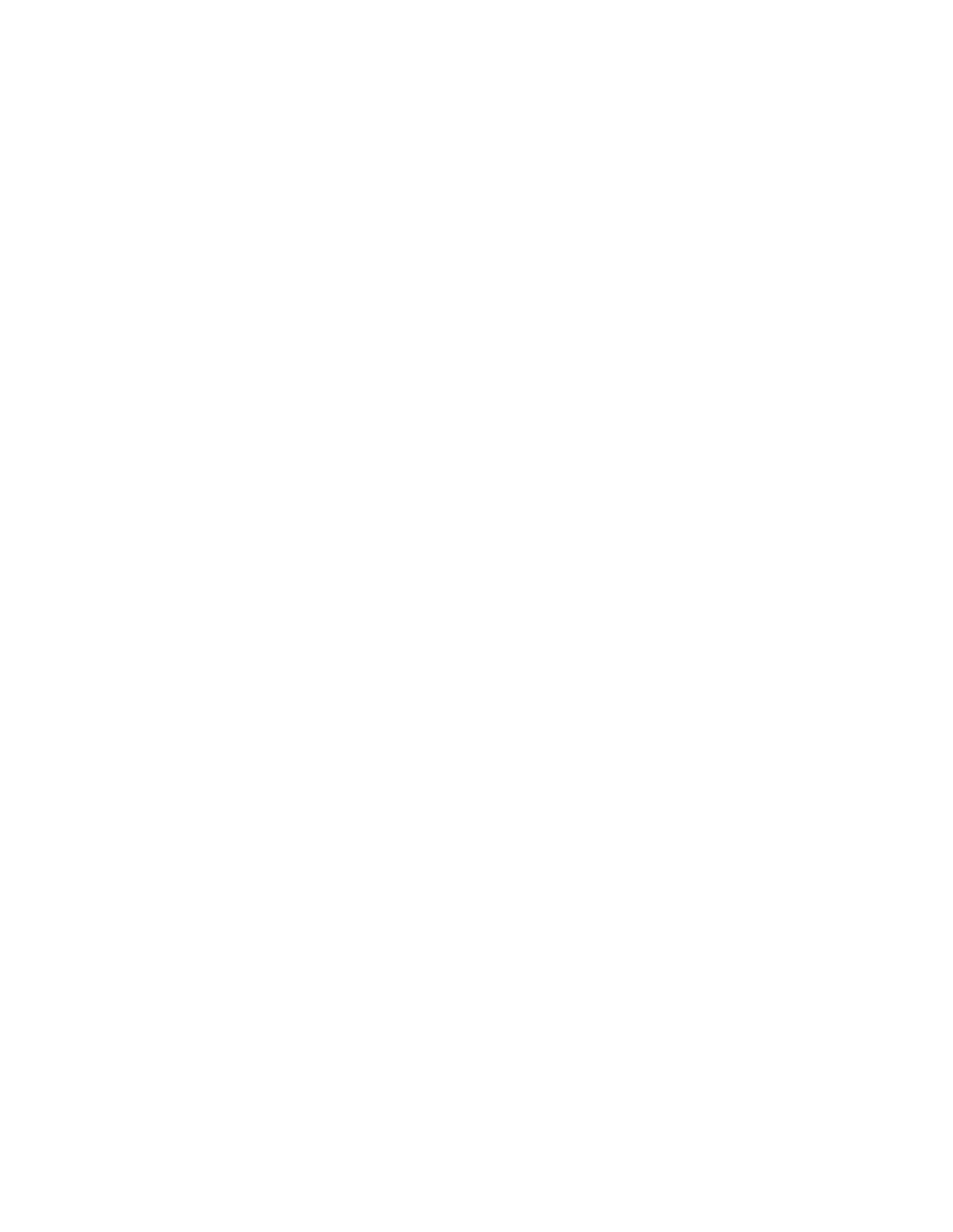### **RULE I DEFINITION OF TERMS**

The several terms herein specified whenever used in the Rules and Regulations of the Fairfield, Ohio, Municipal Civil Service Commission or in the administration of the Civil Service Laws shall be construed as follows:

- 1. "Commission" refers to the Municipal Civil Service Commission of the City of Fairfield, Ohio, the Fairfield City School District and any other body authorized by the Ohio Revised Code.
- 2. "Civil Service" refers to and includes all offices and positions of trust or employment in the service of the City of Fairfield, Ohio, the Fairfield City School District and any other body authorized by the Ohio Revised Code.
- 3. The "Unclassified Service" means the non-competitive civil service as specified in the Ohio Revised Code. (124.11A)
- 4. The "Classified Service" means the competitive civil service (124.11A); the classified service includes all employees in civil service not specifically included in the unclassified service of the Ohio Revised Code. The classified service shall be divided into "Competitive Class": and the "Unskilled Labor Class" (124.11B), as provided in the Ohio Revised Code.
- 5. "Position Classification" shall refer to the arrangement of jobs within a classification so positions are similar in duties and responsibilities to be described by same title. (124.14A)
- 6. "Classified Series" is any group of classification titles that have the identical name but different numerical designation or identical titles except have designated levels of supervision, except for group class series established in accordance with division A section 124.14.<sup>27</sup>
- 7. "Position" when used alone shall refer to any specific office, employment or job, calling for the performance of certain duties, either full-time or part-time, and for the exercise of certain responsibilities by one individual.
- 8. "Appointing Authority" refers to the officer, commission, or board or body having the power of appointment or removal from positions in the classified service.
- 9. The term "Employee" shall signify any person holding a position subject to appointment, removal, promotion or reduction by an appointing authority.
- 10. The masculine pronoun "He" and its derivatives, whenever employed, includes the feminine pronoun and its derivatives.
- 11. "Holiday" is defined as the days the City Offices are closed. "Weekend" is considered as Saturday and Sunday and "Workdays" are Monday through Friday.<sup>27</sup>
- 12. The definition of seniority will be as set forth in Rule VIII, Item 2 except as otherwise specifically provided herein or by Collective Bargaining agreement or City Ordinance.

#### **RULE II ADMINISTRATION**

1. The Commission shall be composed of three (3**)** persons who shall be appointed and serve in the manner provided for in Section 8.04 of the Fairfield City Charter. It shall be the duty of each member of the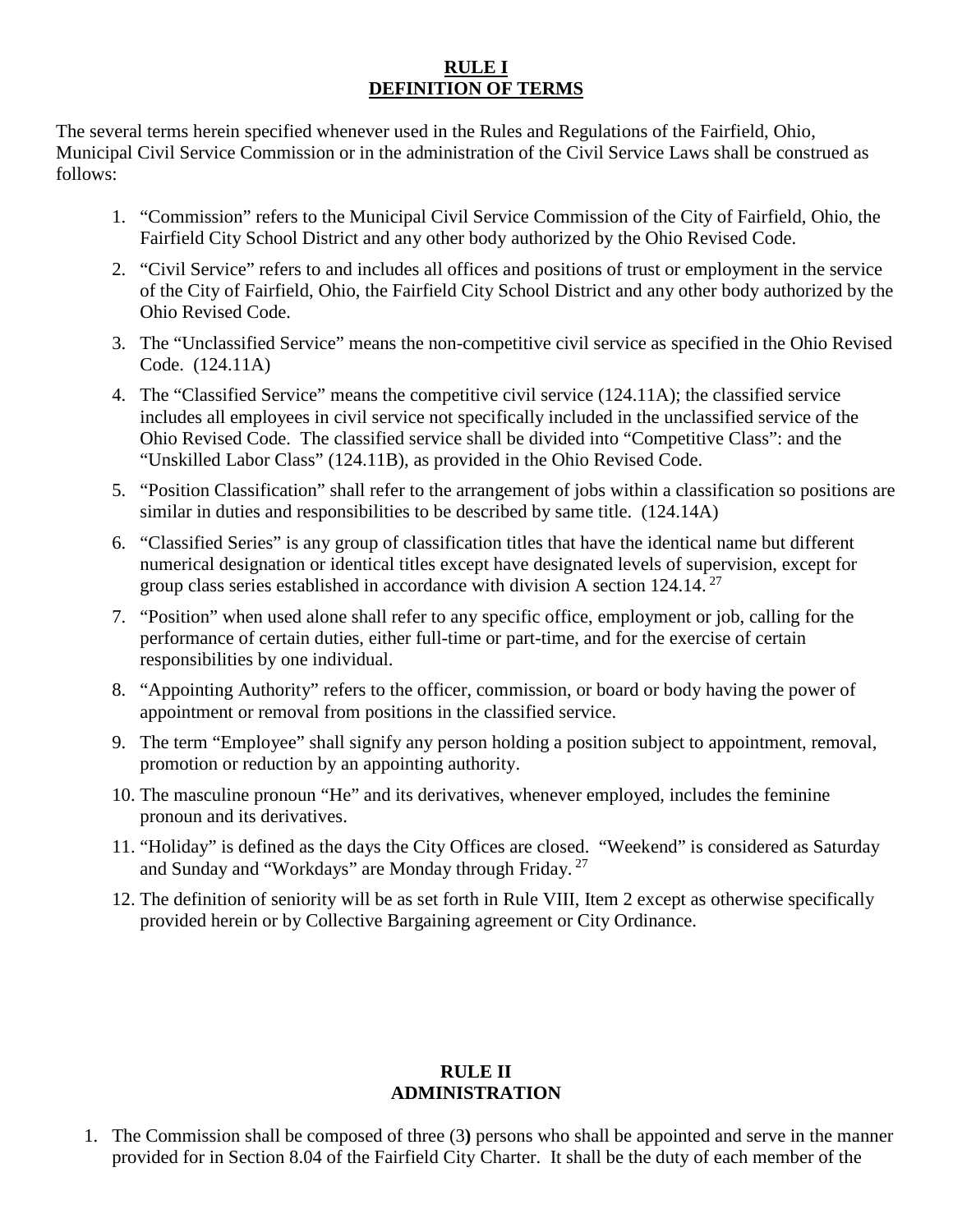Commission to attend all meetings of the Commission and to devote as much time as is necessary to the management of the business and affairs of the Commission.

- 2. The Commission shall administer and enforce the Civil Service laws of the State of Ohio, the Charter of the City of Fairfield, Ohio and the rules and regulations herein prescribed relative to civil service in the City of Fairfield, Ohio.
- 3. The Commission shall elect one of its members as Chairman and one as Vice-Chairman, who shall serve until a new member is appointed and qualified at which time successors as Chairman and Vice-Chairman shall be elected. It shall be the duty of the Chairman to call such meetings of the Commission as are necessary to transact the business and affairs of the Commission, to preside at all meetings of the Commission, and to sign the minutes of all actions taken by the Commission.

The Chairman may on his own initiative, and shall, upon the request of the other two members of the Commission, call a special meeting of the Commission to be held not later than ten (10) days from the date of the notice of such meeting. In the absence of the Chairman, the Vice-Chairman shall act as Chairman. Two members of the Commission shall constitute a quorum at any meeting of the Commission; and it shall require the affirmative vote of at least two (2) members to adopt any motion or resolution.

- 4. The Commission shall employ a suitable person to act as Secretary of the Commission. The Secretary shall attend all the meetings of the Commission and keep the minutes thereof; shall keep in the form of minutes a record of the official actions of the Commission; shall accurately and properly keep all the records of the Commission; shall keep all files in proper order; shall prepare and deliver or cause to be delivered, notices and other communications ordered by the Commission; shall properly furnish appointing authorities with eligible lists; shall maintain an official roster of all persons in the classified service; shall certify payrolls; shall handle such correspondence as the Commission shall determine; shall, in conjunction with the Chairman, sign all warrants or orders for the payment of money on behalf of the Commission; and shall perform such other duties as may be required by the Commission.
- 5. The order of business for meetings of the Commission shall be:
	-
	- b. Disposition of unapproved minutes e. New business
	-
	- a. Roll Call d. Unfinished business
		-
	- c. Report f. Adjournment

2

### **RULE III**

#### **POSITION CLASSIFICATION**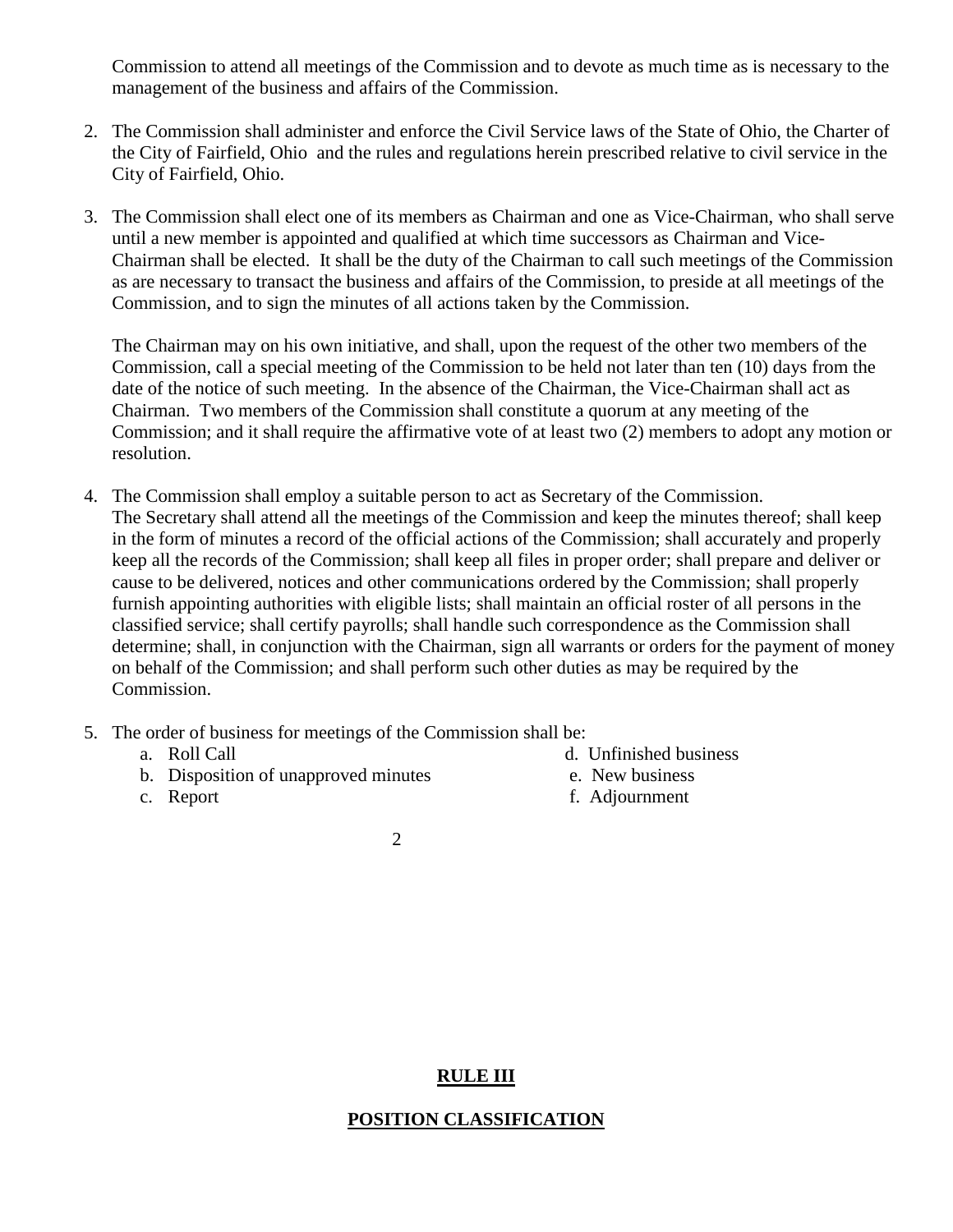Positions in the Civil Service are established by the Fairfield City Council (Charter) and the Fairfield School Board. (124.40)

Positions in the Civil Service shall be classified in accordance with an established plan which shall provide that any and all positions whose duties, responsibilities, and necessary qualifications are sufficiently alike shall be allocated to the same class (where appropriate) with a title which shall be descriptive of the duties performed and with a salary range which will compensate each employee assigned to the class on a like basis.

#### **RULE IV APPLICATIONS**

All applicants must be citizens of the United States or have legally declared their intention of becoming United States citizens. (124.22)

1. APPLICATION BLANKS FURNISHED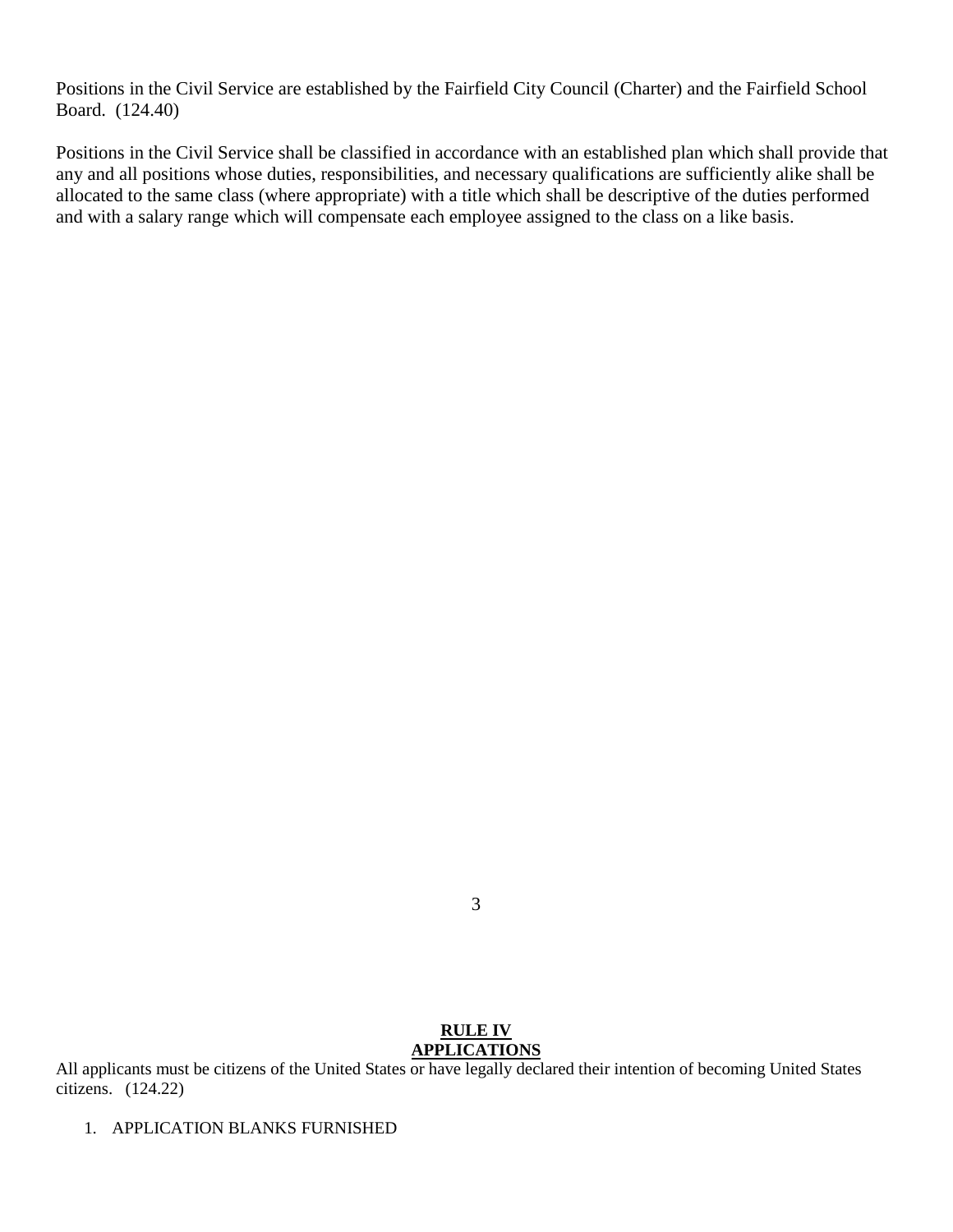Application blanks for examinations shall be furnished by the Commission. Application blanks for entrance examinations shall provide for the submission of the information as set forth in the Ohio Revised Code. (124.25)

#### 2. COMPLETION OF APPLICATION BLANKS

Application blanks must be legibly completed and signed by the applicant, in his own handwriting or legally sufficient electronic signature, and filed in the offices of the Commission within the time limit fixed by the Commission for the particular examination.

#### 3. POLICE DEPARTMENT APPLICANTS

Applicants for examinations for original appointment to the Police Department as a Police Officer must have attained the age of twenty-one (21) on or prior to the date of examination and no person shall be eligible to receive an original appointment as such on or after his thirty-fifty  $(35<sup>th</sup>)$  birthday unless (i) they have prior service in the Ohio Police and Fire Pension Fund, in which case, the maximum age limit shall be increased by one (1) year for each year of credit for previous service in the Ohio Police and Fire Pension Fund, or (ii) they have prior service as a Law Enforcement Officer which is eligible for service credit transfer to the Ohio Police and Fire Pension Fund, in which case, the maximum age limit shall be increased by the eligible service credit the person demonstrates they are eligible to receive in the Ohio Police and Fire Pension Fund. The person shall provide documenting evidence of eligible prior service credit to the Civil Service Commission of the City of Fairfield prior to examination to be eligible for the increased age limit based on such service credit. The foregoing notwithstanding, the maximum age limit of thirty-five (35) shall not be increased by more than ten (10) years.<sup>2</sup> (124.41) (Fairfield Ordinance 117.21). <sup>34</sup>

#### 4. FIRE DEPARTMENT APPLICANTS<sup>27</sup>

Applicants for examinations for original appointment to the Fire Department as a Firefighter-Paramedic must have attained the age of eighteen (18) on or prior to the date of examination and no person shall be eligible to receive an original appointment as such on or after his thirty-sixth (36<sup>th</sup>) birthday. The City will accept full-time appointments to the Fire Department for persons up to age 41 who are currently full-time Firefighter/Paramedics with another department and currently members of the Ohio Police and Fire Pension Fund (124.42) (Ordinance  $145.01(a)$ .  $33$ 

#### 4. ALL OTHER APPLICANTS

All other applicants for examinations for original appointments other than for original appointments to the Police Department must have attained the age of eighteen  $(18)$  on or prior to the date of the examination.<sup>3</sup>

#### 6. OTHER REQUIREMENTS

The Commission may require in connection with applications such certificates of persons having knowledge of the applicant as the service demands. The Commission may refuse to appoint or examine an applicant, or, after an examination, refuse to certify the applicant as eligible, who is found to lack any of the established preliminary requirements of the examination, who is addicted to the habitual use of intoxicating liquors or drugs to excess, who has a pattern of poor work habits and performance with previous employers, who has been convicted of a felony, who has been guilty of infamous or notoriously disgraceful conduct, who has been dismissed from either branch of the civil service for delinquency or misconduct, or who has made false statements of any material fact, or practiced, or attempted to practice, any deception or fraud in the application or examination, in establishing eligibility, or securing an appointment. (124.25)

> 4 **RULE V(28) EXAMINATIONS (O.R.C. 124.22, 23)**

Examinations may be held at such places as the Commission deems advisable and shall be administered under its directions.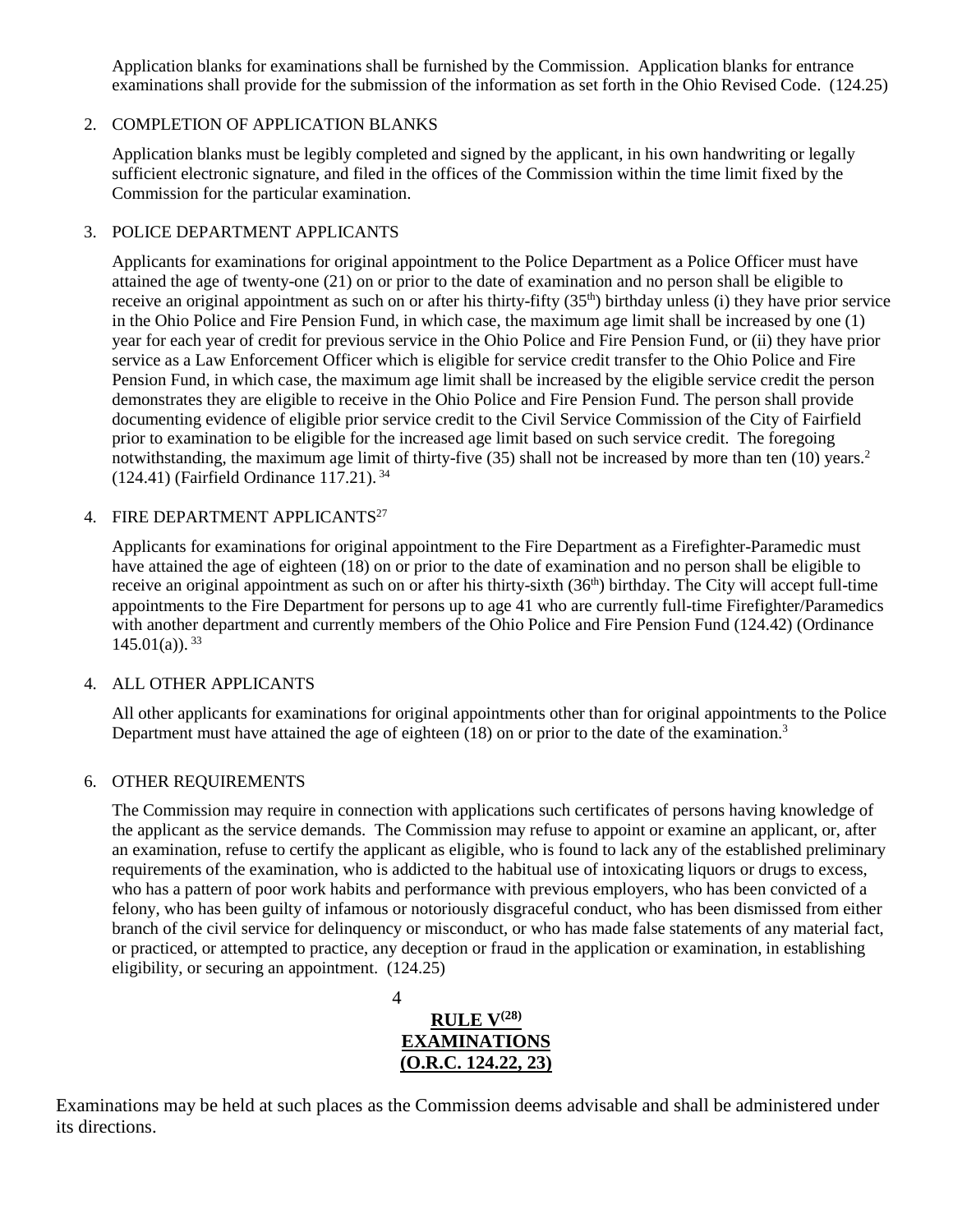### 1. NOTICE OF EXAMINATIONS

- A. Notice of examination shall include time, place, general scope, application filing deadline, and the qualifications specified for the position.
- B. Notice of competitive entrance examinations must be posted via electronic media on the City's Website and in such other places as deemed advisable, for a minimum of two weeks..<sup>4</sup> (124.23)

### 2. EXAMINATION POSTPONED

A. Examinations, unless postponed, must be held upon dates fixed by the Commission. Examinations may be postponed by order of the Commission, which order shall designate the reason therefore.

### 3. TYPES OF EXAMINATIONS

A. ENTRANCE EXAMINATIONS: Entrance examinations shall be practical in character and shall relate directly to those matters which will fairly test the relative capacity of the person examined to discharge the particular duties of the position for which appointment is sought, and shall, when appropriate, include tests of manual skill. The Commission shall prescribe the subject of each examination and the relative weights to be attached thereto provided that any determination must have been adopted prior to the date of such examination.

#### B. PROMOTIONAL EXAMINATION – POLICE DEPARTMENT:

Promotions to positions above the rank of Police Officer in the Police Department shall be in accordance with the provisions of the Ohio Revised Code (124.44) **<sup>6</sup>** , the Collective Bargaining Agreement or City Ordinance whichever controls.

### 4. PHYSICAL EXAMINATION

Whenever in the judgment of the Commission physical qualifications are of special importance, the candidate shall be required to pass a physical examination, and be certified as qualified in such respect, either before admission to the examination, or before being placed on appropriate eligible list, or before certification for appointment, as the Commission may deem advisable. The results of physical examinations, including physician's certificates, shall be used solely to determine an applicant's eligibility to take an examination or his eligibility for appointment after examination, and shall not become a part of the applicant's grade resulting from the examination.

Physical examinations, whenever required by the Commission, shall be made by a licensed physician, designated by the Commission, who shall furnish a certificate as to the applicant's physical condition.

5

### 5. ADMITTING APPLICANTS TO EXAMINATION

No applicant shall be admitted to any assembled examination more than thirty minutes after the advertised time for beginning such examination, or after any applicant competing in such examination has completed his work and left the examination room, except by special permission of the person in charge who, in his discretion, may admit the applicant conditionally, subject to the final approval or disapproval of such admission by the Commission.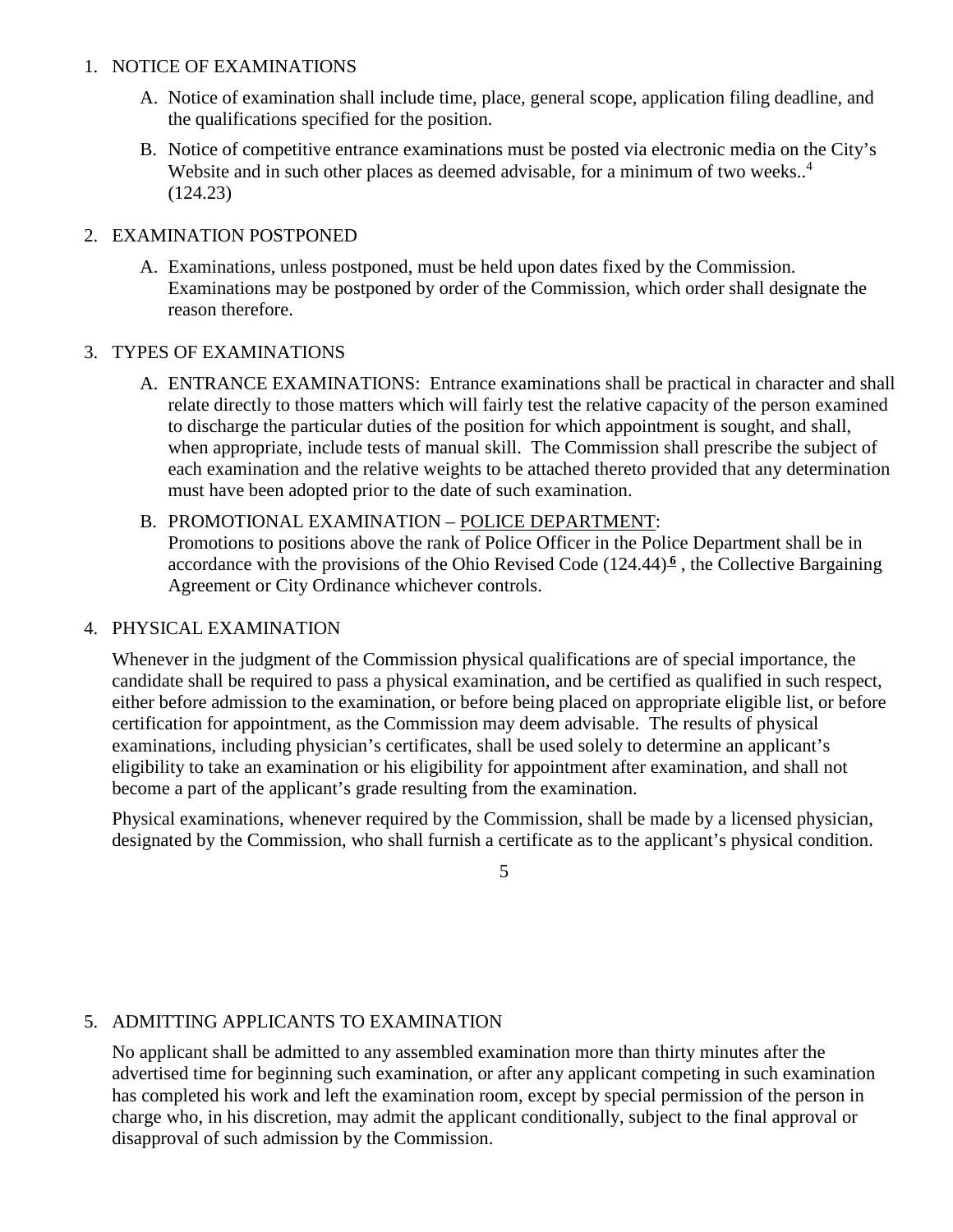### 6. IDENTITY OF EXAMINEES CONCEALED

The identity of all persons taking competitive examinations shall be concealed by the use of an identification number which shall be used on all examination papers. The number shall be used from the beginning of the examination until the papers have all been rated. Any papers bearing the name of the applicant or any other identification marks shall be rejected and the candidate so notified.

#### 7. TIME LIMITS

No applicant in any examination shall be given a longer time on any subject than prescribed by the Commission when examination questions are approved, except as required otherwise by law.

### 8. FRAUD IN EXAMINATIONS PROHIBITED (124.58)

No person or officer will or shall:

- A. willfully or corruptly by himself or in cooperation with one or more persons defect, deceive, or obstruct the right of examination, appointment or employment of any person arising under the Civil Service law or under any rules and regulations prescribed pursuant thereto; or
- B. willfully or corruptly, falsely mark, grade, estimate or report upon the examination or proper standing of any person examined, registered or certified pursuant to the provisions of the Civil Service law, or aid in so doing; or
- C. willfully or corruptly make any false representations concerning the result of such examination or concerning any person examined; or
- D. willfully or corruptly furnish to any person any special or secret information for the purpose of either improving or injuring the prospects of chances of any person so examined, registered, or certified, or to be appointed, employed or promoted; or
- E. willfully impersonate any other person, or permit or aid in any manner or any other person to impersonate him, in connection with any examination, registration or appointment or application or request to be examined, registered or appointed; or

- F. furnish any false information about himself, or any other person, in connection with any examination, registration, or appointment or application or request to be examined, registered or appointed; or
- G. make known or assist in making known to any applicant for examination any question to be asked on such examination; or
- H. assist any other applicant while taking an examination in any manner whatsoever; or
- I. personally solicit a favor from any member of the Commission, or appointing officer, or have any other person in their behalf solicit a favor; or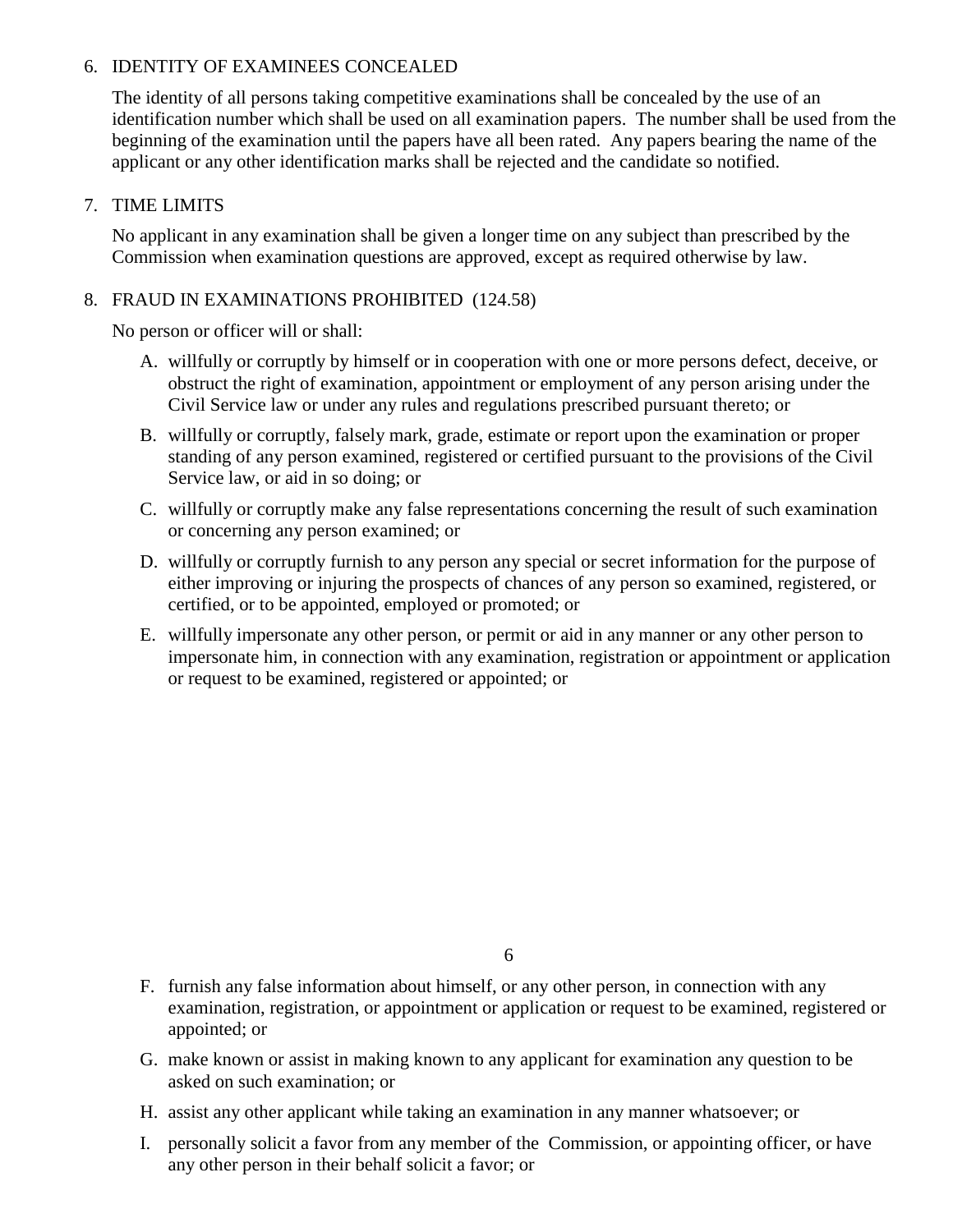J. use any means of information, other than that provided for the examination itself, to assist him in answering the questions.

Any person or officer found in violation of any Item A through J will have his examination papers taken up and be given a grade of zero.

#### 9. VISITORS AT EXAMINATIONS

No visitor, other than exam proctors, shall be admitted to the examination room during any examination, except by special permission of the Commission.

### 10. INSPECTION OF EXAMINATION PAPERS

A. Prior to grading, participants in any examination may inspect the examination questions together with the rating key for the questions for a period of not more than five (5) days after the date of examination (weekends and holidays excluded). Any protest by a participant as to the questions asked or the rating key answers must be filed in writing before midnight of the fifth day after the date of the examination, and must contain detailed information and authority therefore. Following this inspection period, the Commission shall carefully consider all objections and make such changes in the tentative rating keys as are warranted after which the rating key adopted shall be used in the actual scoring of the examination papers. (See Paragraph E below for applicable exceptions.) $31$ 

The examination papers of each contestant shall then be graded and each contestant shall be notified by mail as to their grade.

- B. After notice of grade has been received, participants shall have the right to inspect their own examination papers together with the rating key within five days<sup>27</sup> of the postal date stamped on the mailed notice of their grade (weekends and holidays excluded) and to inform themselves as to the markings given to them on each subject or question. Any protest as to the grading must be filed in writing by the participant within the five  $(5)$  day<sup>27</sup> period. The Commission shall then give consideration to all protests and make such changes as are warranted. The Commission shall then establish the eligible list and no grades given in any examination shall be changed after the posting of any eligible list. (See Paragraph E below for applicable exceptions.)<sup>31</sup>
- C. Records (except examinations, proficiency assessments and recommendations of former employers) submitted by competitors in any examination shall be open to public inspection during office hours upon application to the Commission.
- D. In no event will individual scoring on an exam be made public until the Civil Service Commission has approved the eligibility list.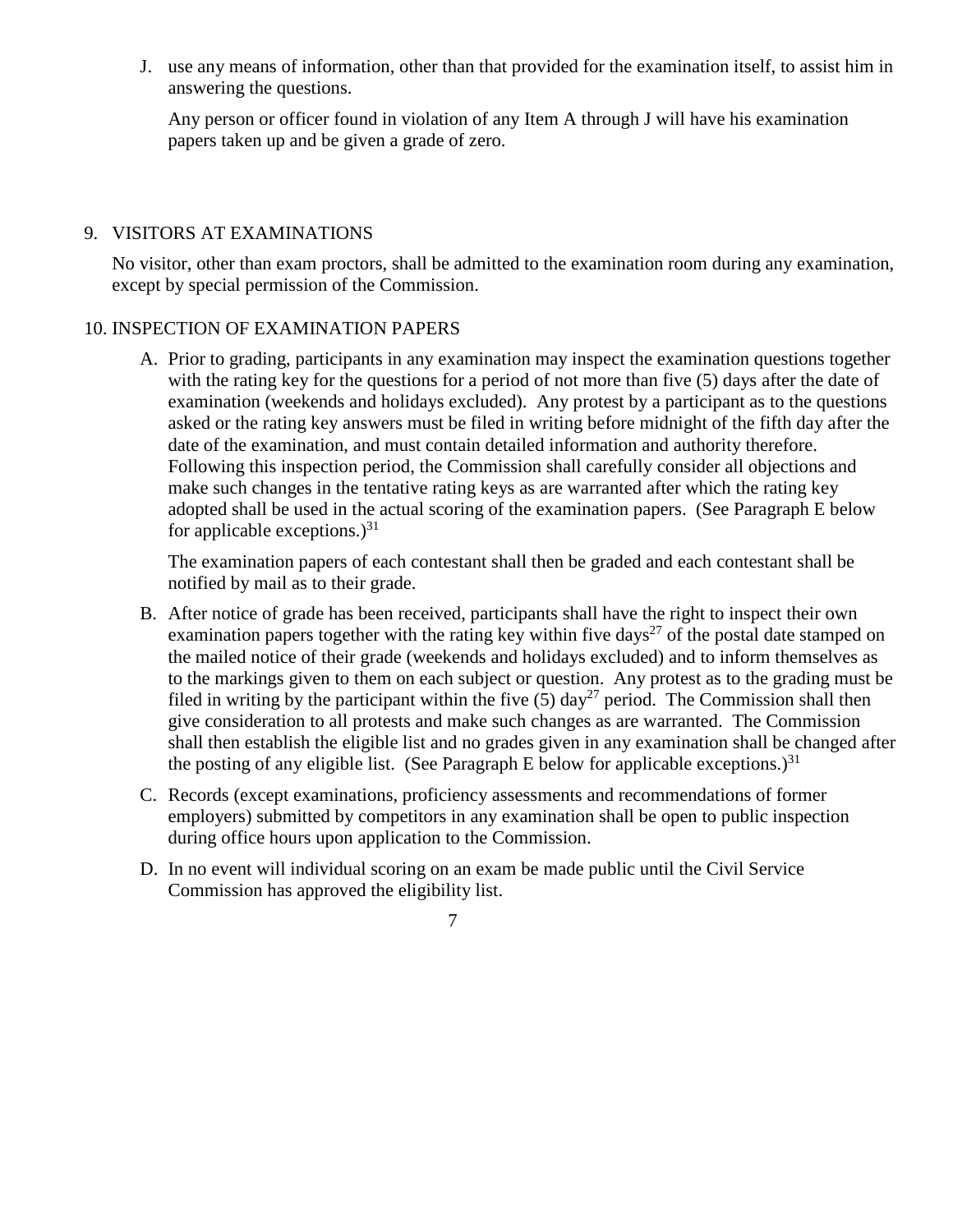E. The foregoing provisions for inspection and challenges of examinations and/or rating keys shall not apply if standardized tests prepared by experts outside the city service are used when such inspection is specifically prohibited by the preparer or when such inspection would tend to reduce the validity of the test results or future use of the test.<sup>31</sup>

11. CREDIT FOR MILITARY SERVICE (This does not apply to applicants for employment in the classified service of the City of Fairfield as per Ordinance 213-81).7

 When proper proof of acceptable service in the Armed Forces of the United States, as defined in the Ohio Revised Code (124.23) is presented to the Commission and such ex-service man/woman being otherwise eligible has received a passing grade of seventy percent  $(70%)^8$  or more in any regular entrance examination, he/she shall be granted additional credit of twenty percent (20%) of such grade, thereby receiving a final grade of twenty percent (20%) higher in view of the above mentioned service. The credit shall not be a part of but shall be added to the applicants earned grade resulting from the competitive examination provided that the applicant receives a grade of seventy (70%) or more in the competitive examination.

Requests for the additional credit for military service, together with an honorable discharge or other proof of satisfactory service, shall be submitted to the Commission within five (5) days (excluding weekends and holidays) of postal date stamped on mailed notice of grade. Credit for military service shall not be given if the request for such credit is received by the Commission after an eligible list for any examination has been established.

### 12. METHOD OF GRADING EXAMINATIONS

The total grade attainable in each examination, except for special credits as outlined above, shall be 100. In examinations composed of more than one part, the method of scoring shall be:

- A. Each part of the examination shall be separately rated and the proficiency of each competitor determined on the basis of a scale of 100 for maximum possible attainment.
- B. Each part shall be assigned a weight which shall be based on the relative value of the part to that of the entire examination expressed in terms of tenths of the total.
- C. The earned grade of each examinee in each part of the examination shall be multiplied by the weight assigned to the part and the sum of the totals plus those amounts awarded by reason of seniority, where applicable, shall be the earned grade of the participant. For example of examination grading procedure, see Exhibit "A" under Rule XII

#### 13. VOIDING OF EXAMINATIONS

An examination may be voided and another examination ordered only when in the judgment of the Commission such action is deemed advisable by reason of errors, fraud, or obviously inappropriate standards prescribed in connection with any examination.

All competitors in the first examination shall be notified and shall be eligible to compete in the rescheduled examination without filing a separate application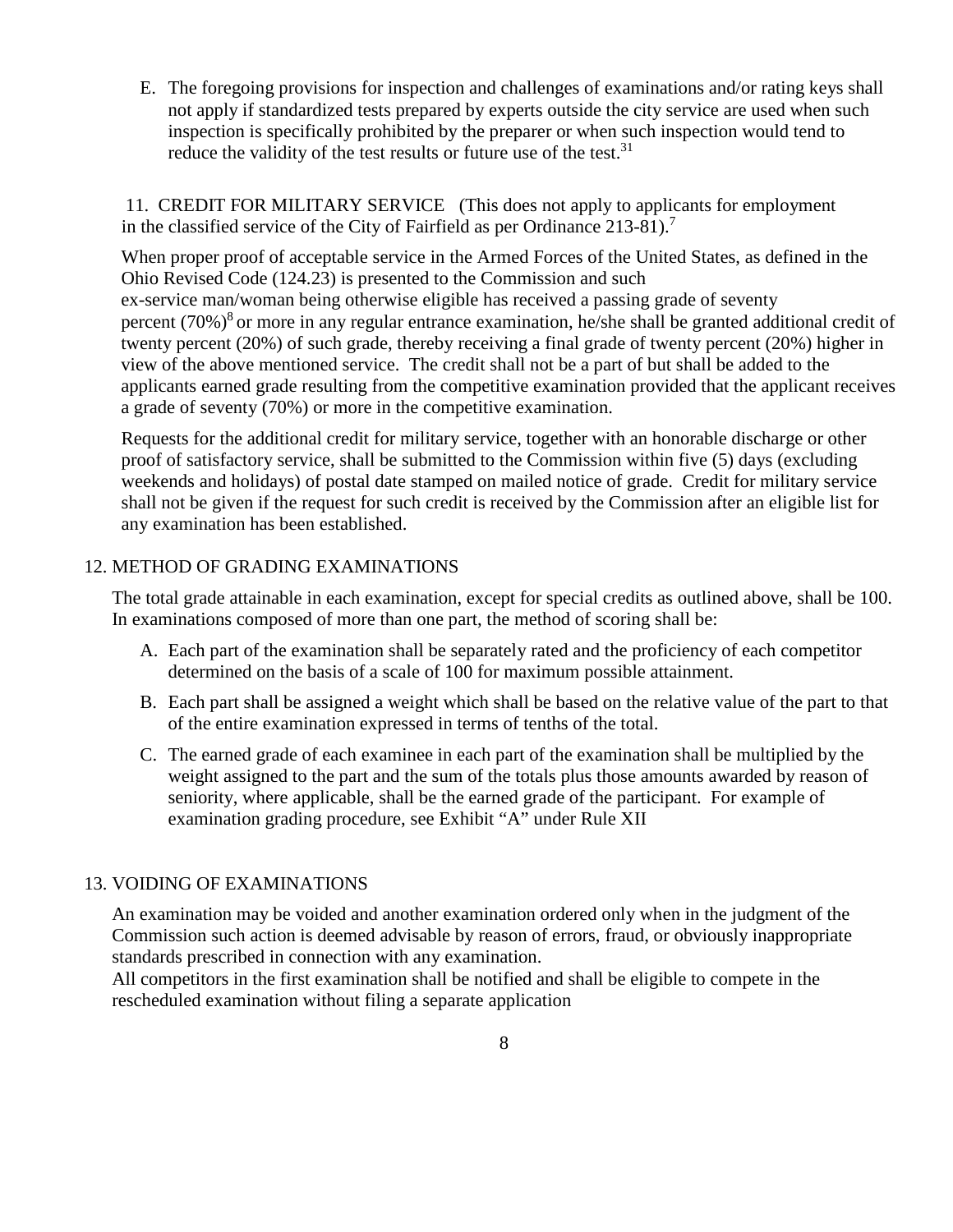# **RULE VI(28) ELIGIBLE LISTS**

### 1. POSTING OF LISTS

The Commission shall prepare and keep open to public inspection, from the returns of each examination, an eligible list of the persons whose earned grade in the examination is not less than seventy percent (70%), unless otherwise specified by the Commission for the particular exam, and who are otherwise eligible for appointment. Such persons shall take rank upon the eligible list in the order of their relative grades.

#### 2. DURATION OF LISTS

An eligible list expires upon the filling or closing of the position. An expired eligible list may be used to fill a position of the same classification within the same appointing authority for which the list was created. But, in no event shall an expired list be used more than one year past its expiration date. An expired list may be replaced at anytime. (124.26).

3. VETERAN'S PREFERENCE (This does not apply to applicants for employment in the classified service of the City of Fairfield as per Ordinance  $213-81$ ).<sup>10</sup>

In the event two (2) or more applicants receive the same mark in an open competitive examination, priority in the time of filing application with the Commission shall determine the order in which their names shall be placed on the eligible list; provided that applicants eligible for veteran's preference under the Ohio Revised Code shall receive priority in rank on the eligible list over non-veterans on the list with a rating equal to that of the veteran. Ties among veterans shall be decided by priority of filing application. (124.26)

#### 4. TRANSFER TO LOWER CLASS

At the discretion of the Commission, the name of any eligible may, at any time, upon his written request, is transferred to the eligible list for a lower class in the same series requiring qualifications of the same general character. He shall be ranked thereon according to his original grade.

#### 5. NAMES NOT TO BE CONSIDERED FOR APPOINTMENT

The name of any person appearing on an eligible list who:

- A. fails to report or arrange within six (6) days (weekends and holidays excluded) for an interview with an appointing authority; unless the Commission allows the person to remain on the list;<sup>30</sup>
- B. fails to respond to a notice from the Civil Service Commission;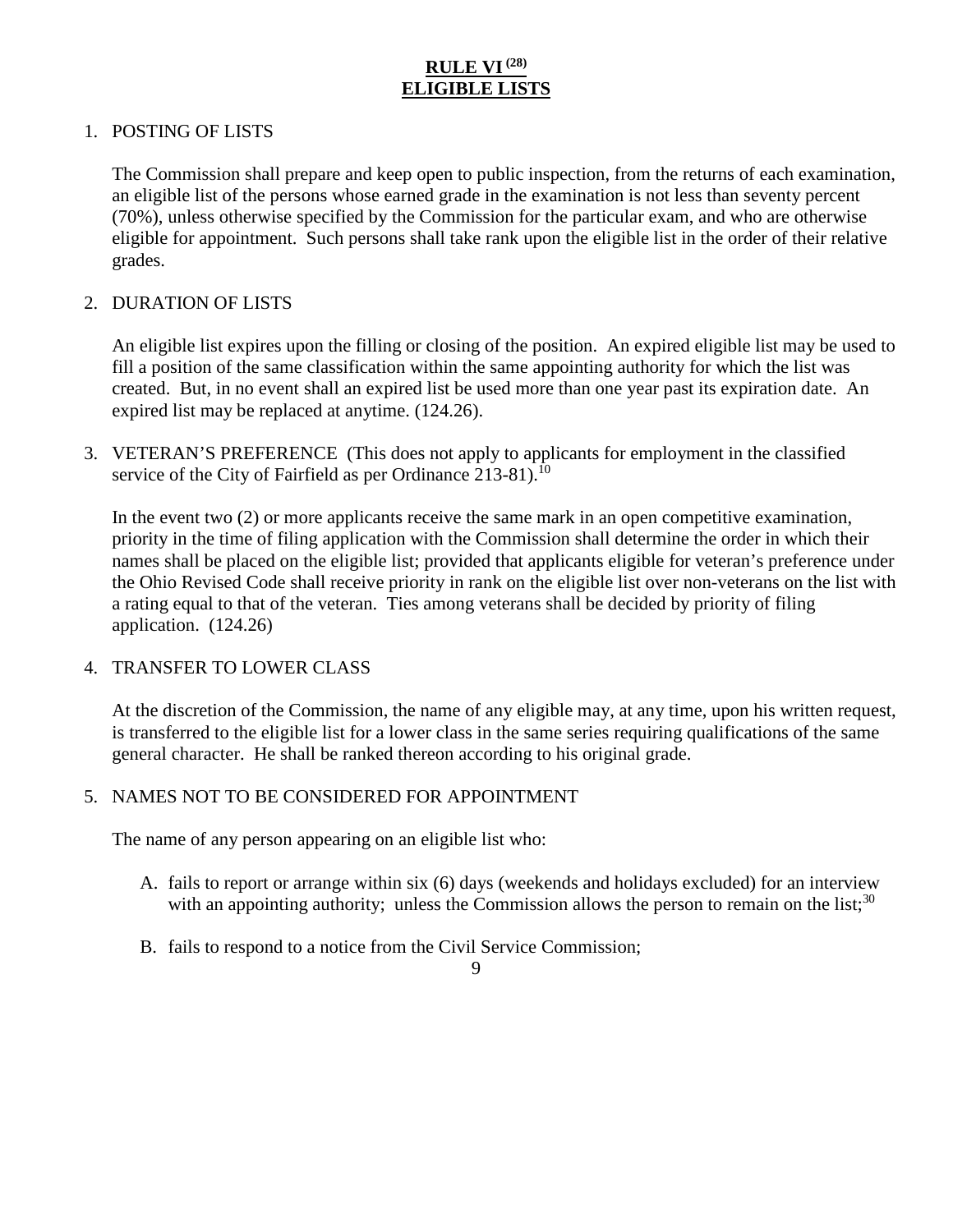- C. declines an appointment without reasons satisfactory to the Civil Service Commission;
- D. cannot be located by the postal authorities;
- E. has indicated to the satisfaction of the Commission by communication or inaction<sup>30</sup> that he is no longer a candidate for that position;

shall not thereafter be considered as eligible for appointment and shall be notified to this effect unless his whereabouts are unknown. His name may again be certified from the eligible list only in case a thoroughly satisfactory explanation of the circumstances is made to the Commission. In case an eligible person's name appears on more than one list, appointment to a position in one class shall be considered a waiver for appointment from other eligible lists for classes the salary of which is equal or lower, unless otherwise requested in writing by the eligible person.

### 6. DISQUALIFICATIONS OF ELIGIBLES

If at any time after the creation of an eligible list, the Commission has reason to believe that any person whose name appears on any list is disqualified for appointment because of false statements made in his application, physical disability, or for other justifiable reasons, the Commission may remove the name of that person. The Commission retains jurisdiction of all eligible lists and may remove the name of any person for cause prior to consideration of the appointing authority. Such person shall be notified and given an opportunity to be heard. If such person shall fail to appear for hearing, or upon being heard, fail to satisfy the Commission, his name shall be removed from such eligible list.

### 7. CHANGE OF ADDRESS

Each person on an eligible list shall file with the Commission written notice of any change of address, and failure to do so may be considered sufficient reason for not giving his name to appointing authorities for future appointments.

#### 8. REVOCATION OF LIST

An eligible list may be revoked and another examination ordered only when in the judgment of the Commission such action is deemed advisable by reasons of errors, fraud, or obviously inappropriate standards prescribed in connection with any examination. All competitors in the first examination shall be notified and shall be eligible to compete in the rescheduled examination without filing a separate application. No eligible list shall be altered or revoked except upon written notice to all persons whose standing may be affected and upon an entry in the minutes of the Commission of the reasons for such alteration or revocation.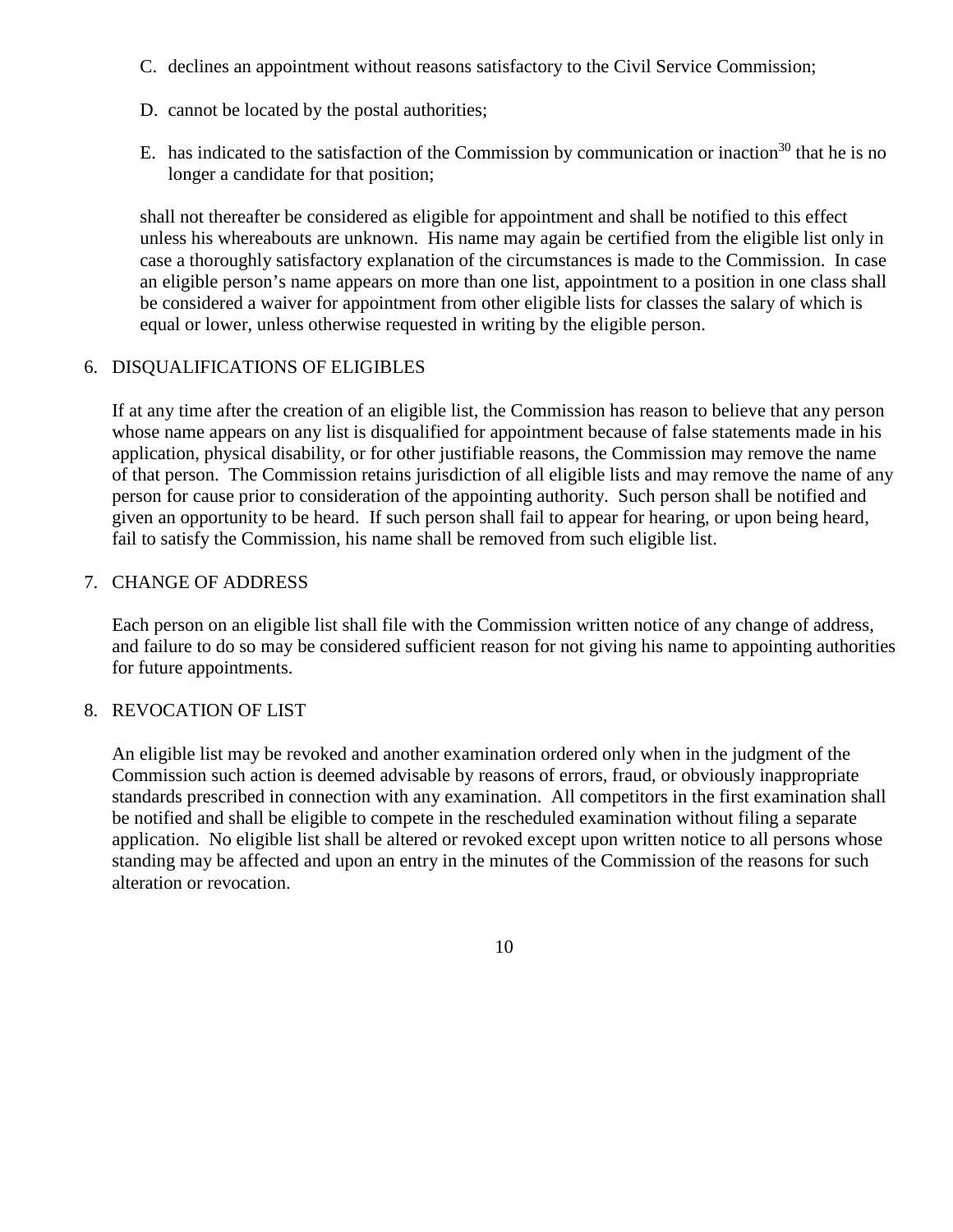# **RULE VII(28) APPOINTMENTS**

Appointments to all positions in the classified service that are not filled by transfer or reduction, as provided by the Civil Service Laws and the Rules of the Commission, shall be made only from those persons whose names take rank order on an eligible list, in accordance with the Civil Service Laws, the Rules of the Commission, Collective Bargaining Agreement, City Charter or ordinance, as applicable.

### 1. NAMES TO BE CONSIDERED FOR APPOINTMENT

The appointing authority shall appoint from among the top 25% or the top ten (10) candidates (whichever is greater) standing highest on the eligible list for the class or grade to which said position is classified. (124.27).

### 2. PREFERENCE TO CERTAIN APPLICANTS

A. PREFERENCE TO PERSONS FOR MILITARY SERVICE (This does not apply to applicants for employment in the classified service of the City of Fairfield as per Ordinance 213-81).

Every person who has been honorably discharged from the armed forces of the United States as defined in the Ohio Revised Code, who is a resident of this state, and whose name appears on an eligibility list for a position, shall be entitled to preference in original appointments to any such competitive position in the civil service of the state and its civil divisions over all other persons eligible for such appointments and standing on the relevant eligible list with a rating equal to that of the person qualifying for veteran's preference.

### 3. PERSONS TO BE APPOINTED

Upon receipt from the Commission of such list of eligibles for a position, the appointing authority shall fill such position by appointment of one of the top 25% or top ten (10) persons (whichever is greater) whose names take rank order on the Eligibility List and shall forthwith report to the Commission the name of such appointee, the title of the position, the duties and responsibilities of same, the salary or compensation thereof and such other information as the Commission may require in order to keep it's roster. (124.27)

### 4. PROBATIONARY PERIOD: PROBATIONARY REMOVAL OR REDUCTION

Unless otherwise determined by the Commission, the probationary period of each position in the classified service shall be for a period of six (6) months, except as otherwise provided by applicable Collective Bargaining Agreement or City Charter or ordinance, and no appointment or promotion is final until the appointee has satisfactorily served his probationary period.<sup>11</sup>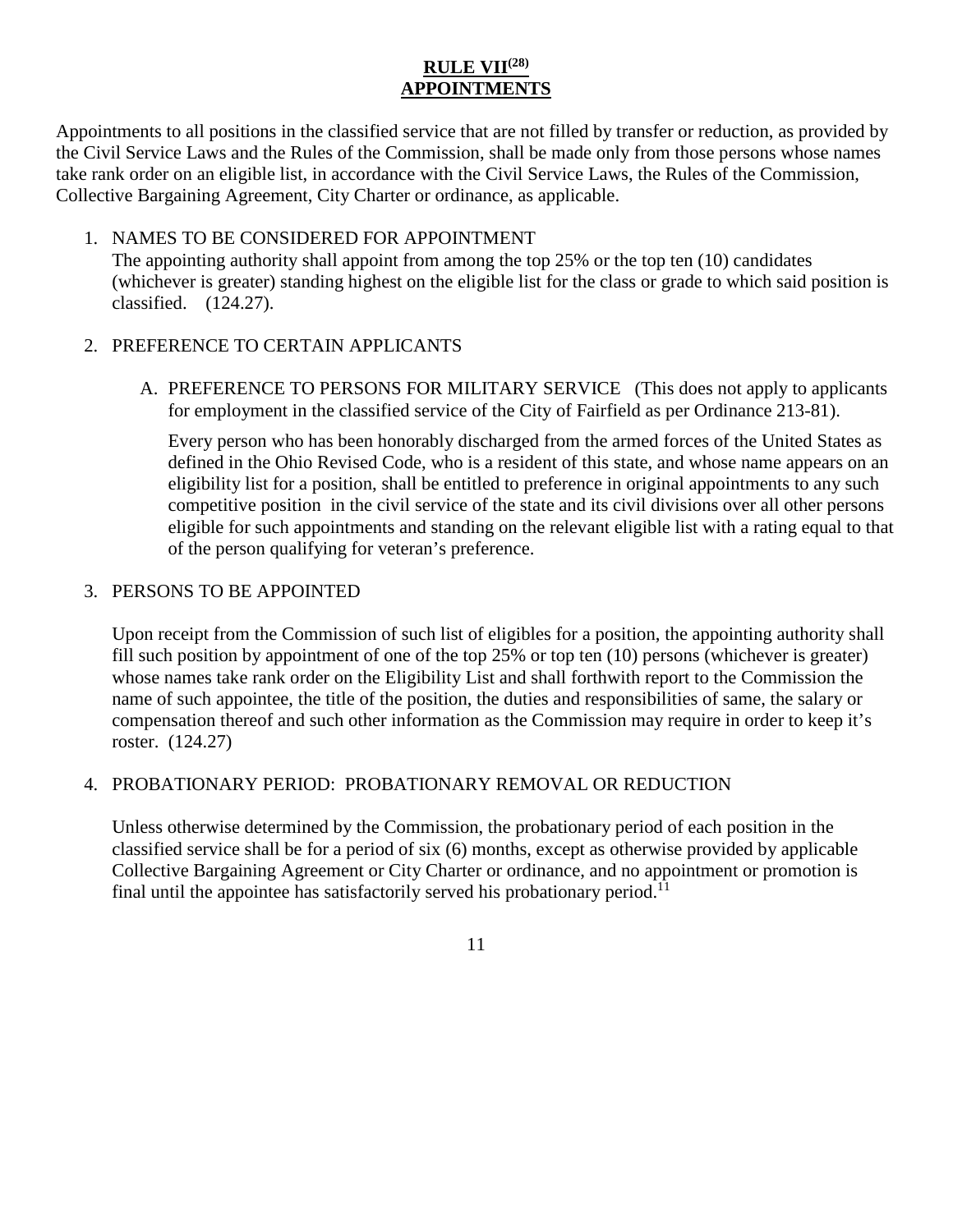If the service of the probationary employee is unsatisfactory, he may be removed or reduced at any time during his probationary period.. If the appointing authority's decision is to remove the appointee, the communication to the Commission shall indicate the removal.

5. RESTRICTION AS TO AGE AND PHYSICAL REQUIREMENT OR OTHER REQUIREMENT

Any restriction for appointment from an eligible list as to age, physical requirement, or other requirements shall be made prior to and stated in the bulletin announcing the examination and no eligible list shall be so restricted unless it had been announced in the examination bulletin.

6. TEMPORARY APPOINTMENTS (124.30)

Positions in the classified service may be filled without competition as follows:

A. TEMPORARY APPOINTMENTS<sup>27</sup>

In case of an emergency, a temporary appointment may be made without regard to the Civil Service rules, but in no case to continue longer than one hundred twenty (120) days, and in no case shall successive emergency appointments be made.

B. APPOINTMENTS FOR LEAVE OF ABSENCE, SICKNESS OR DISABILITY OF REGULAR EMPLOYEES (124.30A1)<sup>13</sup>

An appointing authority may appoint persons without regard to the Civil Service rules when necessary by reason of leave of absence, sickness or disability of regular officers or employees. Such appointments shall continue only during the period of such leave of absence, sickness or disability. Such service shall not be counted as a part of the probationary service in case of subsequent appointment to a permanent position.

Persons who receive interim, temporary or intermittent appointments are in the unclassified civil service and serve at the pleasure of their appointing authority.

#### 7. MERIT PROMOTION PROCESS (124.31)

Vacancies in positions in the classified service shall be filled insofar as practicable by promotions. Promotional appointments shall be made on the basis of merit, conduct and capacity in office as stated in the Ohio Revised Code. The following provisions will be used in the absence of any applicable Collective Bargaining Agreement or City Charter or ordinance mandates. Multiple promotions for same classification may be made from same Promotional Process, provided they are posted on same date, as hereinafter described. <sup>29</sup>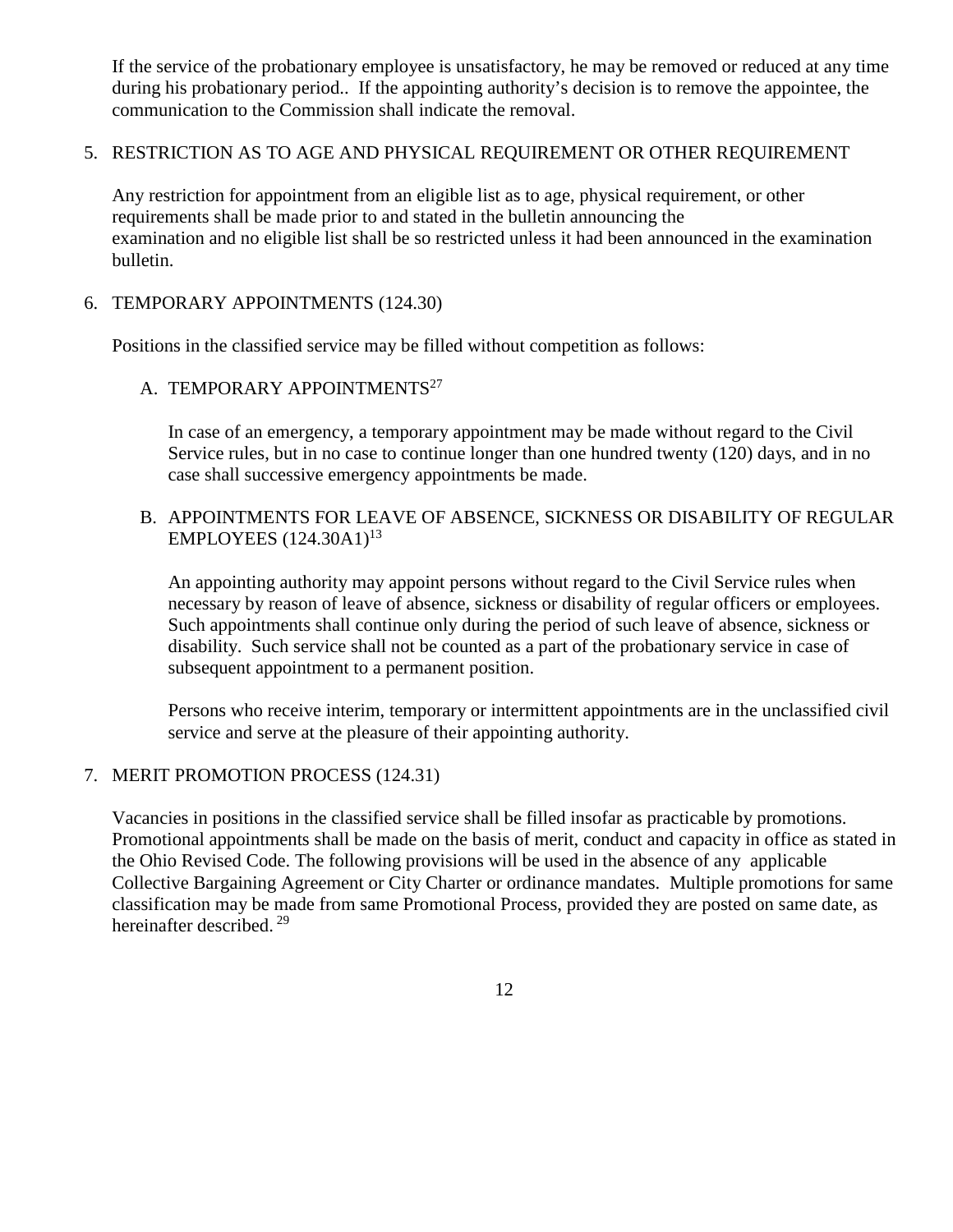#### A. PROCESS<sup>29</sup>

1. Qualifier for entering Promotional Process

a. Applicants must have completed probationary period and evaluations must exhibit an average grade of satisfactory or better for up to last three (3) years.

2. Those entering Process can achieve a possible total point value of 80 which will be accumulated from three different areas as follows:

a. Attendance – score derived from a process known as the Bradford Factor which will generate scores ranging from 0 to 25 encompassing the last, up to, five (5) years.

b. Structured Oral Interview – establishing 10 questions (open ended or situational), each of which contributes up to an established 5 points (total of 50 points) averaged from a panel, with prior Civil Service approval, of 3 or 4 persons, one of which needs to be unaffected by outcome of process (objective).

c. Complete File Review/Experience with Fairfield – establishing a point value up to 5.

(1) One (1) point – gained experience but has one or more unfavorable situations in file.

(2) Three (3) points – satisfactory work and has nothing unfavorable in file.

(3) Five (5) points – shows exemplary work history and possible initiative examples.

3. Civil Service Commission will review and approve calculations determining the candidates earning the three highest scores.

4. Administration may choose from approved list of candidates achieving the three highest point values.

### B. PERFORMANCE EVALUATIONS

City and School District employees working in the classified service shall have their performance rated or evaluated once during the probationary period and once during each calendar or anniversary year. The first performance evaluation shall not be later than the conclusion of the first half of the probationary period. Forms for such ratings shall be approved by the Commission and said forms shall be filed with the Commission. All departments shall use this performance evaluation measure as a tool of supervision, discipline and training.

#### a. REVIEW OF RATING WITHIN AGENCY

An employee's performance evaluation shall be reviewed and discussed by the supervisor with the employee he/she rates. The employee shall sign the form as evidence that such a review was conducted and shall receive a copy of the evaluation. Each agency shall establish procedures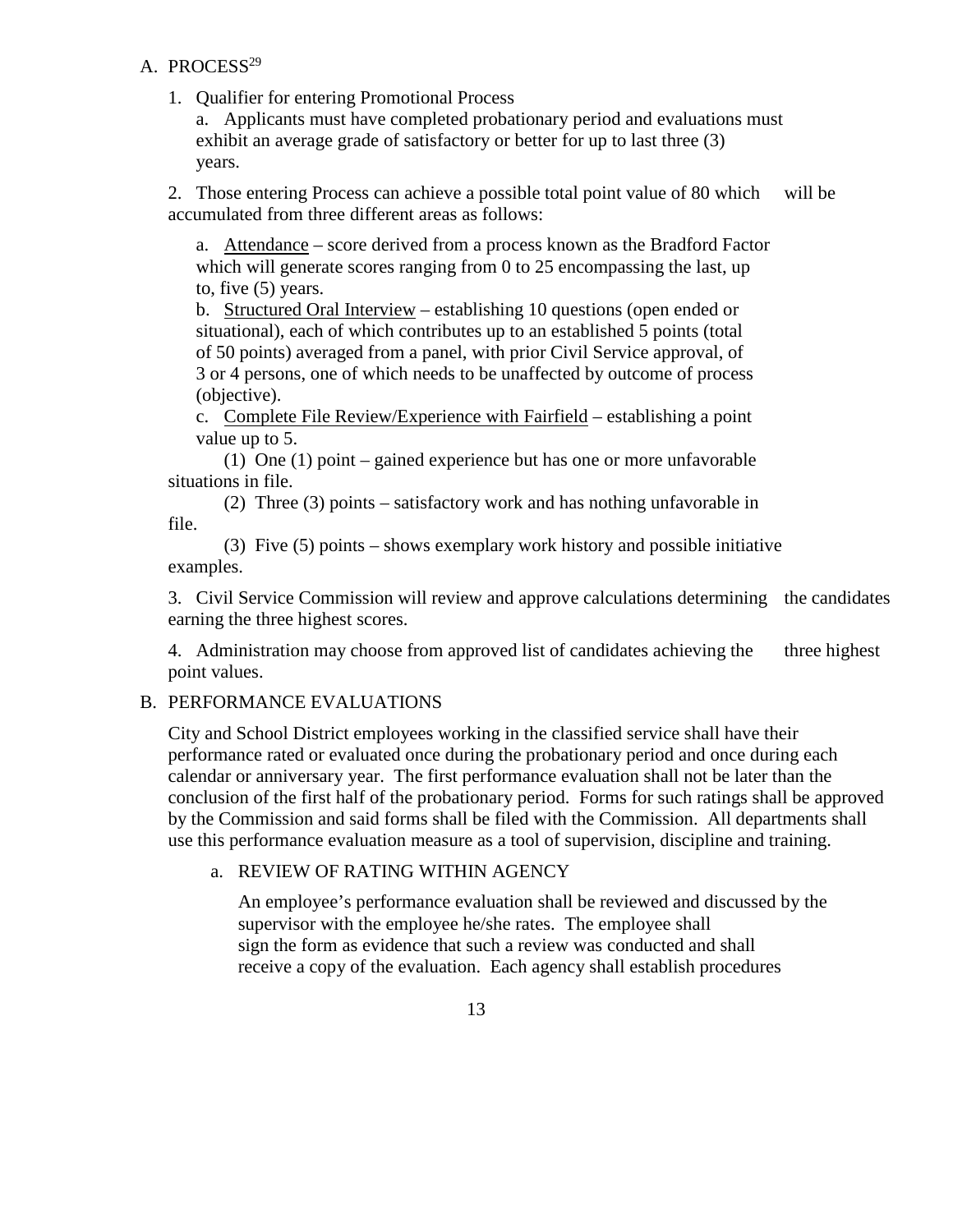for review or modification of a rating, and for appeal by the employee to a higher level within the agency of a rating which he feels is unwarranted.<sup>14</sup>

### b. REVIEW BY THE CIVIL SERVICE COMMISSION

Upon an employee's written request, the Commission may review the performance evaluation of an employee only to determine whether the procedure by which the performance evaluation was prepared and reviewed was in accordance with the internal procedures of the City or School District, Civil Service law and the Rules of the Commission. An employee shall not be entitled to such a review until he has exhausted all available internal review procedures of the City or School District. An employee must request a review within thirty (30) days after the internal review procedures have been completed.<sup>15</sup>

- (1) The Commission may review a performance evaluation for procedural defects, whether or not an employee has requested such, when the Commission has reason to believe that a review is justified.
- (2) The Commission shall take no action on a review of a performance evaluation without notifying the Appointing Authority and allowing the Appointing Authority to be heard and/or present evidence regarding the procedure by which the performance evaluation was prepared and reviewed.
- (3) Following the completion of the review, the Commission may order:
	- 1. that the evaluation stand unaltered; or,
	- 2. that the evaluation be performed again, in part or completely.
- (4) The Commission shall not order that a performance evaluation be performed again, in part or completely, unless the employee establishes by preponderance of the evidence that the City or School District failed to substantially comply with Civil Service law, these Rules or with the internal procedures of the City or School District in completing or reviewing the performance evaluation.

#### 8. TEMPORARY PROMOTIONS TO A HIGHER CLASS OR GRADE

An interim or temporary promotion to a higher class or grade without examination made necessary by reason of the absence of a regular employee may be authorized by the Commission upon the written request of an Appointing Authority setting forth full information with the request. All such temporary promotions shall continue only during such period of temporary absence and shall be recorded in the minutes of the Commission. Such temporary promotions shall be made, insofar as practicable, from the class or grade positions immediately below the class or grade in which the temporary vacancy exists.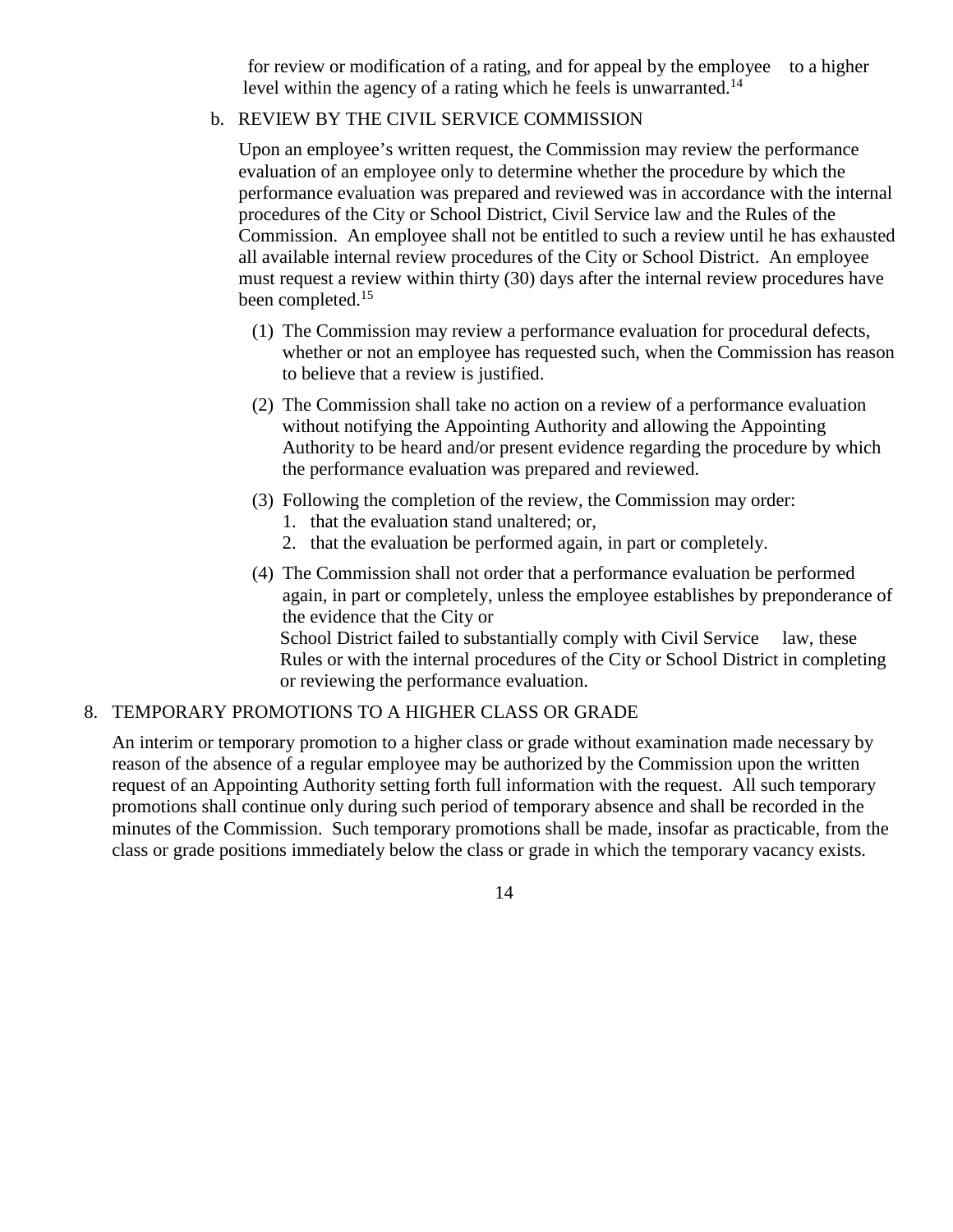# **RULE VIII TRANSFERS, REINSTATEMENTS, LAYOFFS, SENIORITY16**

(O.R.C. 124.32, 124.34, 124.37)

#### 1. TRANSFERS

- A. A person holding a position in the classified service may be transferred, with the consent of the Commission, to a similar position in another office, department or institution having the same pay and similar duties; but no transfer shall be made to a position in another class nor to another position for which original entrance requires an examination involving essential tests or qualifications different from those required for original entrance to the position held by such person. No transfer shall be made to a position carrying a salary higher than that of the position from which the transfer is requested.
- B. Upon written request to the Commission by a person in the classified service, such person may be transferred to a lower class or position.

#### 2. LAYOFF PROCEDURES<sup>17</sup>

- A. Layoff procedure shall be as set forth in Ohio Revised Code 124.321 or applicable Collective Bargaining Agreement or City Ordinance. Seniority shall be defined<sup>18</sup> as the uninterrupted length of continuous full time service with the City of Fairfield or Fairfield City School District. A termination of employment lasting less than thirty-one (31) days shall not constitute a break in continuous service. Once continuous full time service is broken, the employee loses all previously accumulated seniority unless the employee is reinstated. A police officer who is reinstated after resignation shall lose credit for seniority earned prior to such resignation and reinstatement in accordance with Section 124.50 of the Ohio Revised Code. An authorized leave of absence does not constitute a break in continuous service provided the employee returns to active service following the expiration of the leave. Full time service is defined as employment by the City of Fairfield or Fairfield City School District during which the employee's regular hours of duty total forty (40) hours in a week or any standard accepted as full time in any city or school department provided that the employee's regular duty hours total at least twenty (20) hours per week.
- Whenever a reduction in work force is necessary, the Appointing Authority shall decide in which classification or classifications the layoff or layoffs will occur and the number of employees to be laid off in each affected classification. The Civil Service Commission shall promulgate rules establishing a method for determining layoff procedures and an order of layoff and the displacement and recall of laid-off employees. The order shall be based in part on length of service and may include efficiency in service, appointment type, or such other factors the Commission considers appropriate. If the Commission establishes relative efficiency as a criterion to be used in determining order of layoff for employees, credit for efficiency may be other than ten percent (10%) of total retention points. (124.322)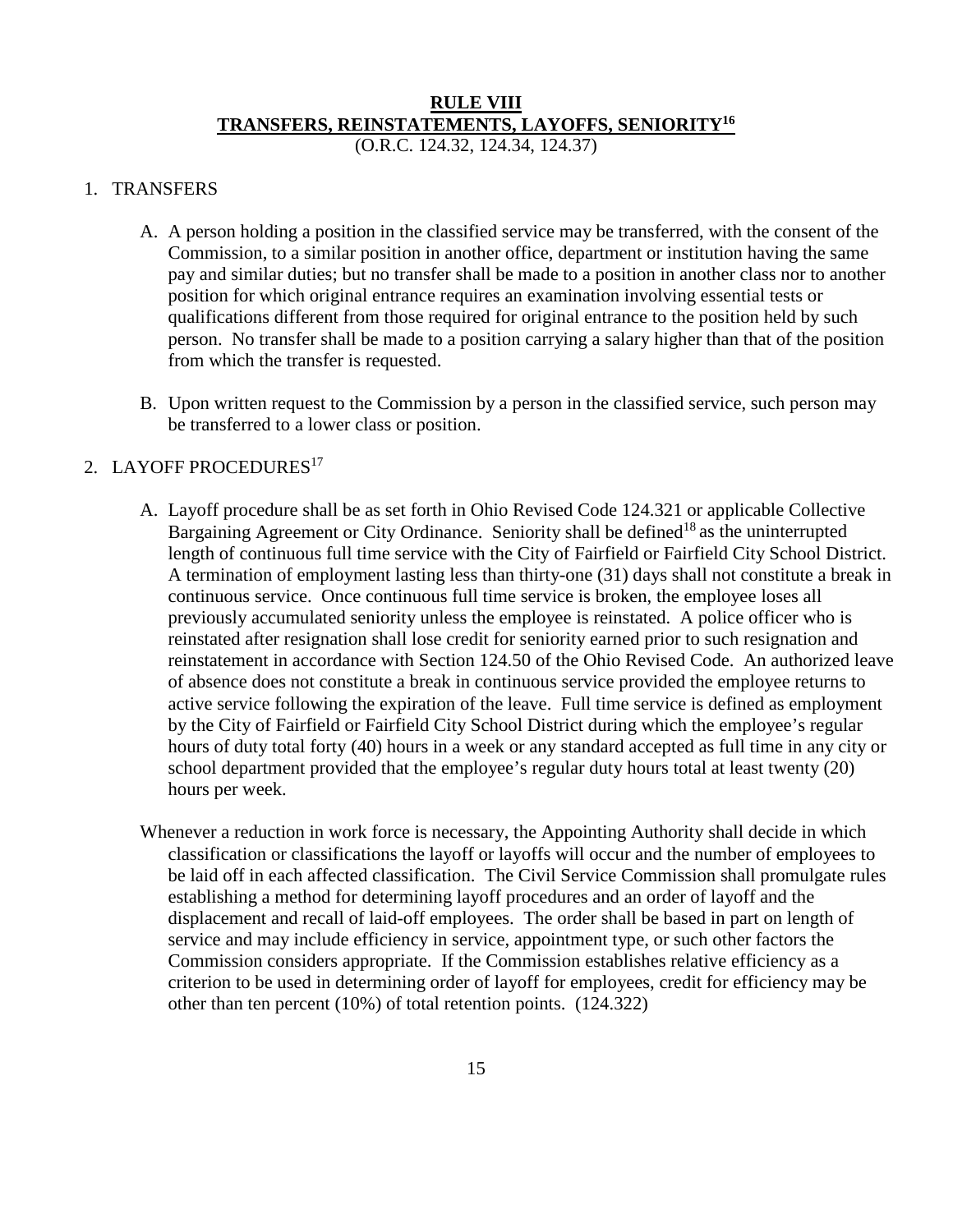### LAYOFFS OR REDUCTION IN THE POLICE DEPARTMENT (124.34)

Whenever it becomes necessary in the Police Department, through lack of work or funds, or for causes other than those outlined in the Ohio Revised Code, to reduce the force in such department, such changes shall be made in accordance with the provisions of the Ohio Revised Code or the Collective Bargaining Agreement, if applicable.

### 3. CERTIFICATION FROM LAYOFF LISTS<sup>19</sup>

The names of persons holding permanent positions in the classified service which have been abolished or made unnecessary shall be placed by the Commission on an appropriate layoff list in accordance with Rule VIII, Paragraph 2 and for a period not to exceed one (1) year shall be certified to all appointing authorities as in the case of original appointments. Whenever discontinued positions are re-established by an appointing authority and a request is made for certification of eligibles, former employees of the department in question who have been laid off and whose names appear on the layoff list shall be first to receive appointment.

### 4. REINSTATEMENTS

Any person holding an office or position under the classified service who has been separated from the service without delinquency or misconduct on his part may, with the consent of the Commission, be reinstated within one (1) year from the date of such separation to a vacancy in the same or similar office or position in the same department; (124.32(B)) provided, if such separation is due to injury or physical disability, such person shall be reinstated to the same office or similar position he held at the time of his separation, within thirty (30) days after written application for reinstatement and after passing a physical examination made by a licensed physician designated by the Public Employee Retirement Board or equivalent, showing that he has recovered from such disability, provided further that such application shall be filed within two years from the date of separation and shall not be filed after the date of service eligibility retirement. Reinstatement of police and fire classified personnel shall be in accordance with O.R.C. 124.50.

### 5. LEAVE OF ABSENCE<sup>20</sup>

The appointing authority may grant leave of absence to a regular employee in the classified service of the City of Fairfield for a period of not to exceed six (6) months or as provided by Collective Bargaining Agreement and upon the expiration of such leave of absence such officer or employee shall be reinstated. All such leaves of absence granted by appointing authorities shall be referred to the Commission promptly in order that the civil service status of such absentees may be protected. Leaves of absence for employees of the Fairfield City School District shall be given in accordance with O.R.C. 3319.13 or applicable Collective Bargaining Agreement.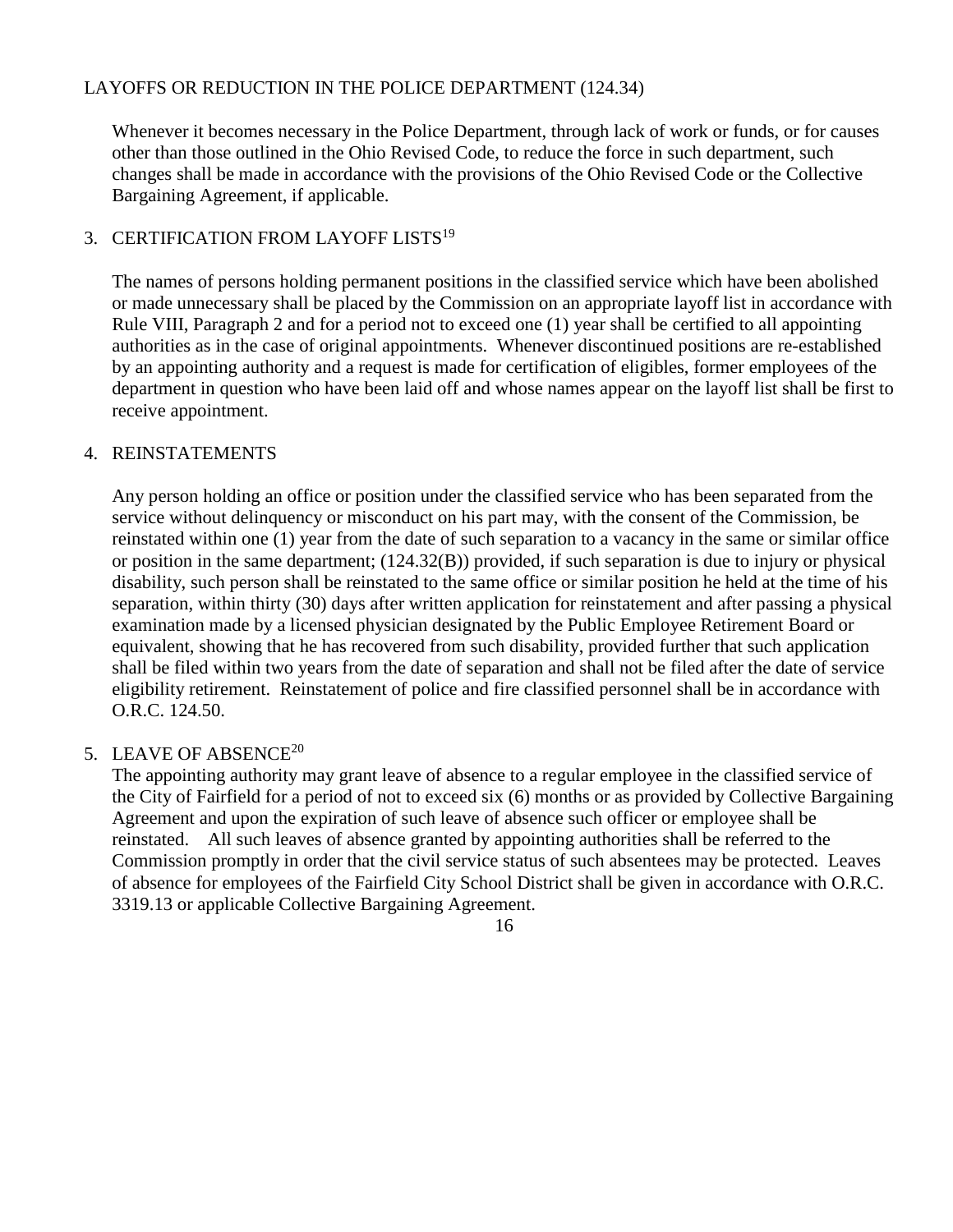#### **RULE IX REDUCTIONS, SUSPENSION, REMOVAL** (O.R.C. 124.34)

The tenure of every officer or employee in the classified service of the City or School District shall be during good behavior and efficient service and no such officer or employee shall be reduced in pay or position, suspended or removed, except as provided in Section 124.32 of the Revised Code<sup>21</sup> except for incompetency, inefficiency, dishonesty, drunkenness, immoral conduct, insubordination, discourteous treatment of the public, neglect of duty, violation of the Civil Service statutes of the Ohio Revised Code, or the Rules of the Civil Service Commission, or any other failure of good behavior, or any other acts of misfeasance, malfeasance, or nonfeasance in office or conviction of a felony.

In any case of reduction, a suspension of more than (40) forty work hours (or equivalent of 5 days) in the case of an employee exempt from the payment of overtime compensation, a suspension of more than (24) twentyfour work hours (or the equivalent of 3 days) in the case of an employee required to be paid overtime compensation,  $27$  or removal, the appointing authority shall serve the employee with a copy of the order of reduction, suspension, or removal which order shall state the reasons for the action. Within ten (10) days following the date on which the order is served or the filing of a removal order, the employee may file an appeal in writing, with the Commission. In the event such an appeal is filed, the Commission shall forthwith notify the appointing authority, and shall hear, or appoint a trial board to hear such appeal within thirty (30) days from and after its filing with the Commission, and it may affirm, disaffirm or modify the judgment of the appointing authority.

In cases of removal or reduction in pay for disciplinary reasons, either the appointing authority or the officer or employee may appeal from the decision of the Commission to the Court of Common Pleas in accordance with the procedure provided by the Ohio Revised Code.

In the case of suspension for any period of time, demotion, or removal of a Chief of Police, a Chief of a Fire Department, or any member of the Police or Fire Department, an appeal on questions of law and fact may be had from the decision of the Commission to the Court of Common Pleas. Such appeal shall be taken within thirty (30) days from the finding of the Commission.

#### 1. DISCIPLINARY SUSPENSION

An employee, other than a Fire or Police Chief or a member of the police or fire department, may be suspended for a period not to exceed more than (40) forty work hours (or equivalent to 5 days) in the case of an employee exempt from the payment of overtime compensation, or more than (24) twenty-four work hours (or the equivalent of 3 days) in the case of an employee required to be paid overtime compensation  $27$  for purposes of discipline without the right of appeal, provided that successive suspensions shall not be allowed.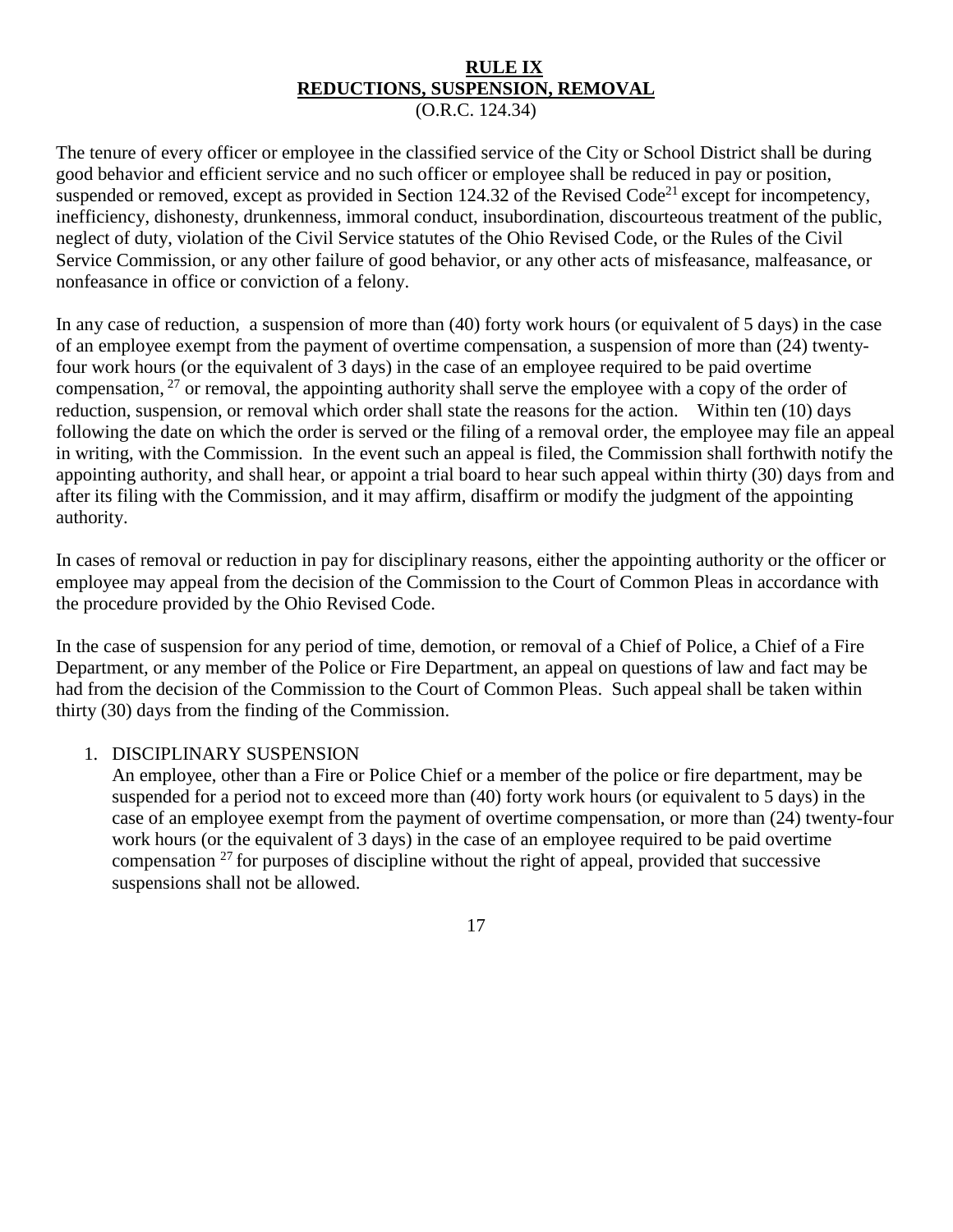### 2. ABSENCE WITHOUT LEAVE

Absences from duty without leave, for any time, or failure to report if leave has expired, shall be considered "neglect of duty" and cause for removal.

### 3. FALSIFICATION IN APPLICATION

Falsification of any statement on an application for examination shall be considered "dishonesty" and sufficient cause for removal.

# 4. PROCEDURE TO BE FOLLOWED IN REMOVALS

The discharge of an employee by an appointing authority shall not become effective until such appointing authority shall have first:

- A. Served such employee a written order of removal, which order shall contain one or more statutory reasons for grounds of discharge, together with such specifications of facts as shall place him fairly upon his defense. All employees are responsible to provide their current residence address information to the Employer and may be served at such address<sup>22</sup>
- B. Filed with the Commission a copy of such order of removal.

## 5. APPEAL

Any such employee so removed may appeal from the order of such appointing authority to the Commission within ten (10) days after the effective date of such removal as set forth in the order of removal.

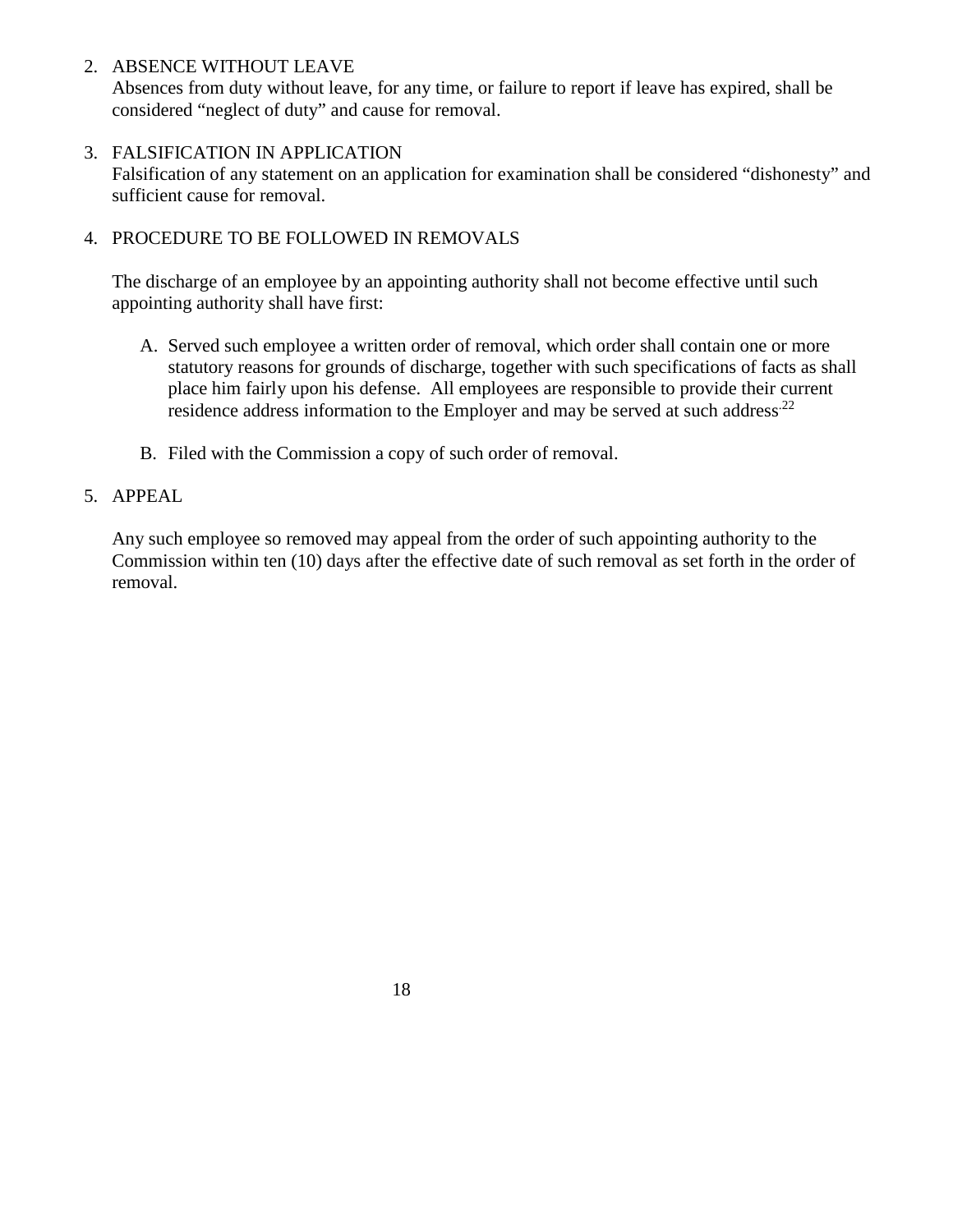#### **RULE X HEARING PROCEDURE** (O.R.C. 124.34)

#### 1. TIME OF HEARING: NOTIFICATIONS

Upon receipt from an employee or officer in the classified service of the city or school district, of a timely appeal from an order of removal, reduction in pay or position, or applicable suspension, the Commission shall set a time and place to hear such appeal and shall notify the appropriate appointing authority, as well as the employee and his attorney, if known, thereof.

#### 2. AMENDMENT TO ORDERS

Amendments to orders of removal, reduction in pay or position, or applicable suspension may be made by the appointing authority at any time provided the employee and his attorney, if any, receive copies of the amended order prior to ten (10) calendar days before the time set for the hearing as herein provided.

#### 3. HEARING PROCEDURE

In the hearing of such appeals the order of procedure shall be as follows:

- A. The appointing authority taking action affecting the employee shall adduce his evidence in support of the charges and specifications.
- B. The employee affected shall then produce such evidence as he may wish to present to refute such charges.
- C. The appointing authority may offer evidence in rebuttal. The Commission may, in its discretion, hear arguments.

#### 4. RULES OF EVIDENCE: REPRESENTATION OF COUNSEL

The production of evidence on the hearing of appeals and the Commission's decision thereof shall be governed in general by the rules of evidence, proof and burden of proof applied by courts in civil cases. The appellee and appellant may be represented by counsel.

#### 5. RESIGNATION BEFORE FINAL ACTION

The acceptance by an appointing authority of the resignation of a person discharged, before the final action by the Commission, will be considered a withdrawal of the charges. Notice of such resignation shall be submitted immediately to the Commission. The separation of the employee thus resigning shall be entered upon the records of the Commission and proceedings dismissed without judgment.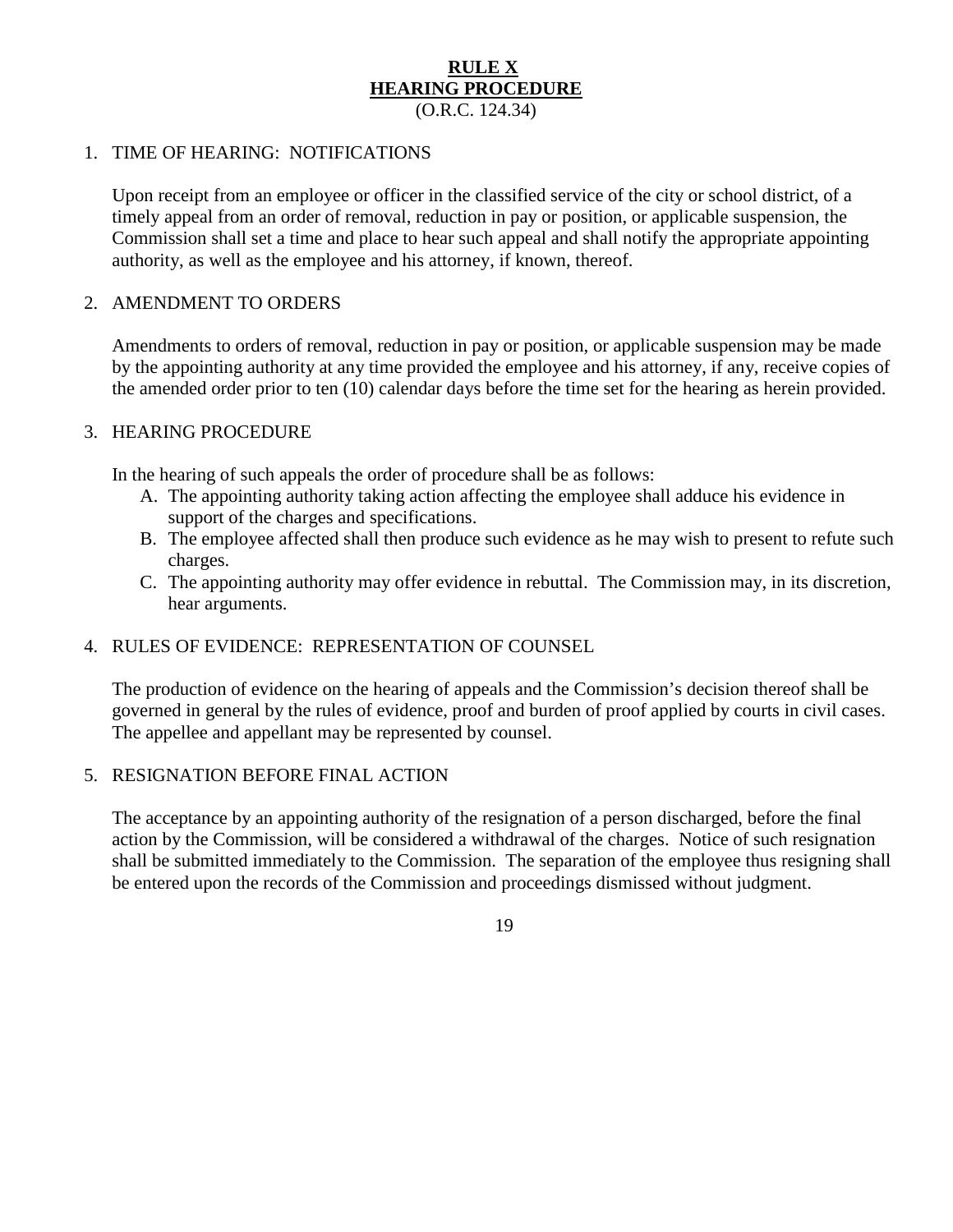# **RULE XI(23, 28) SPECIAL PROVISIONS AFFECTING THE POLICE(23) AND FIRE(26&27) SERVICES**

### (124.41) (124.42)

The Fairfield Civil Service Commission considers the positions of Police Officer and Firefighter/Paramedic to be of a professional level with incumbents able to operate independent of direct supervision, make decisions of substantial impact, in many cases without the ability to consult supervision or management, and take actions in situations that substantially impact the liability positions of the City and the health and welfare of its citizens.

For these reasons, the Civil Service Commission has adopted these special provisions for original appointments to the Police and Fire Departments.

### 1. WRITTEN TEST

The written test is used to identify candidates with an aptitude for police and/or firefighter/paramedic work. Candidates must attain a total score of seventy percent (70%) and an earned grade of at least seventy percent (70%) on each part of the written test to achieve a passing score on the written test in order to be scheduled for succeeding assessment steps in the process to be considered for placement on an eligibility list.

### 2. ELIGIBILITY LIST BY THE CIVIL SERVICE COMMISSION – POLICE AND FIRE **CANDIDATES**

After the written test, an Official Ranking List (hereafter "Ranking List") will be prepared from among those candidates who have passed the written test. Candidates will be ranked in order according to their total score with the Fire list also incorporating additional credits as described below in Section #6. From the ranking list, the candidates shall complete such of the agility test, structured oral interview and background investigation as may be required of them in accordance with their ranking. Candidates may be disqualified and removed from the ranking list by the Civil Service Commission if they do not demonstrate satisfactory compliance with those requirements. Those individuals who are not removed from the ranking list by the Civil Service Commission as a result of their performance on the agility test, structured oral interview, background investigation or other applicable requirements shall comprise the Eligibility List. The Civil Service Commission shall approve the top twenty five percent (25%) of the Eligibility List or the ten (10) names standing highest on the Eligibility List, whichever is greater, to the appointing authority. Candidates on the ranking list who have not been processed through the agility test, structured oral interview and background investigation shall remain on the ranking list, subject to successfully completing those requirements when additional candidates are needed. Candidates whose names have been given to the appointing authority may also be disqualified and removed from the Eligibility List if it is later determined that any of the reasons for disqualification as specified in this rule are applicable to the candidate. The appointing authority shall notify the Civil Service Commission of the reason(s) for disqualification of any candidate.

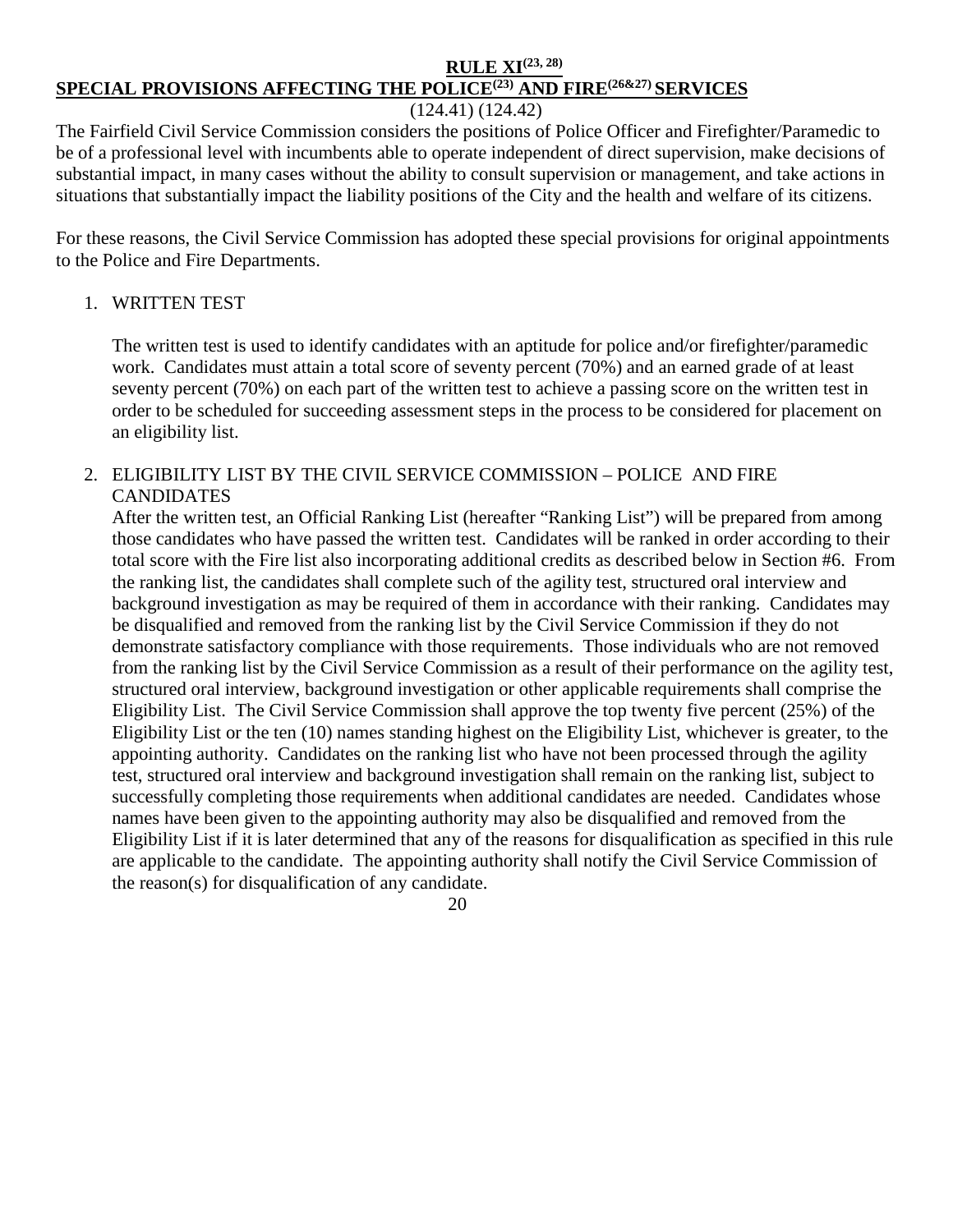The candidate may appeal such disqualification to the Civil Service Commission. If candidates are later disqualified, the Civil Service Commission will provide additional candidates upon request so that the appointing authority may select from among the top twenty five percent (25%) or top ten (10) qualified and eligible candidates, whichever is greater, in making any appointment.

# 3. AGILITY TEST – POLICE $^{25}$  AND FIRE

Candidates, generally in order of score on the ranking list, will participate in a physical agility test consisting of typical Police or Fire Department physical skills. Failure to pass the Agility Test is cause for disqualification.

### 4. STRUCTURED ORAL INTERVIEW FOR POLICE CANDIDATES

Oral communication skills, interpersonal skills and decision-making skills are dimensions critical to the success of a police officer. Since these skills are not readily evaluated by a written test, a structured oral interview may be utilized.

The structured oral interview is conducted by a panel comprised of the City's Human Resources Manager, police command officer, police supervisor, and other individuals designated by the appointing authority.

Candidates for the structured oral interview will be taken in order from the results of the ranking list. A minimum of ten candidates will be invited to the oral review board. An additional number of candidates may be reviewed so that a final list of top twenty five percent (25%) or ten (10) or more candidates may be approved by the Civil Service Commission.

Each candidate's score on the structured oral interview shall be the average score of all panelists expressed as a percentage of 100. In order to demonstrate satisfactory compliance on the structured oral interview, candidates must obtain a minimum score of eighty percent (80%). Failure to receive a percentage score of at least eighty percent (80%) on the structured oral interview is cause for disqualification from the Eligibility List.

### 5. BACKGROUND INVESTIGATION FOR POLICE CANDIDATES

The purpose of the background investigation is to ensure that each candidate is morally, financially and socially suitable for employment.

The background investigation consists of a Personal History Questionnaire, an investigation of each candidate's personal history and a computer voice stress analyzer (CVSA) conducted by a trained examiner. The questions for the CVSA will be based on information obtained from the Personal History Questionnaire and personal history investigation.

The investigation will include a search of the candidate's personal activity to identify (i) the likelihood of an adverse effect on a candidate's performance in the position to which appointment is sought, (ii) if the candidate has engaged in activity prohibited by the Ohio Revised Code or other applicable laws or (iii) whether the candidate possesses the ability to operate independent of direct supervision, make decisions of substantial impact, and take actions in situations that substantially impact the liability positions of the City and the health and welfare of its citizens.

The results of the CVSA shall not be the sole criteria for determining the elimination of a candidate from the selection process. Admissions may be considered at face value in determining a candidate's suitability for employment; however, the results of a CVSA examination should be considered as a source of leads or follow up for the background investigator.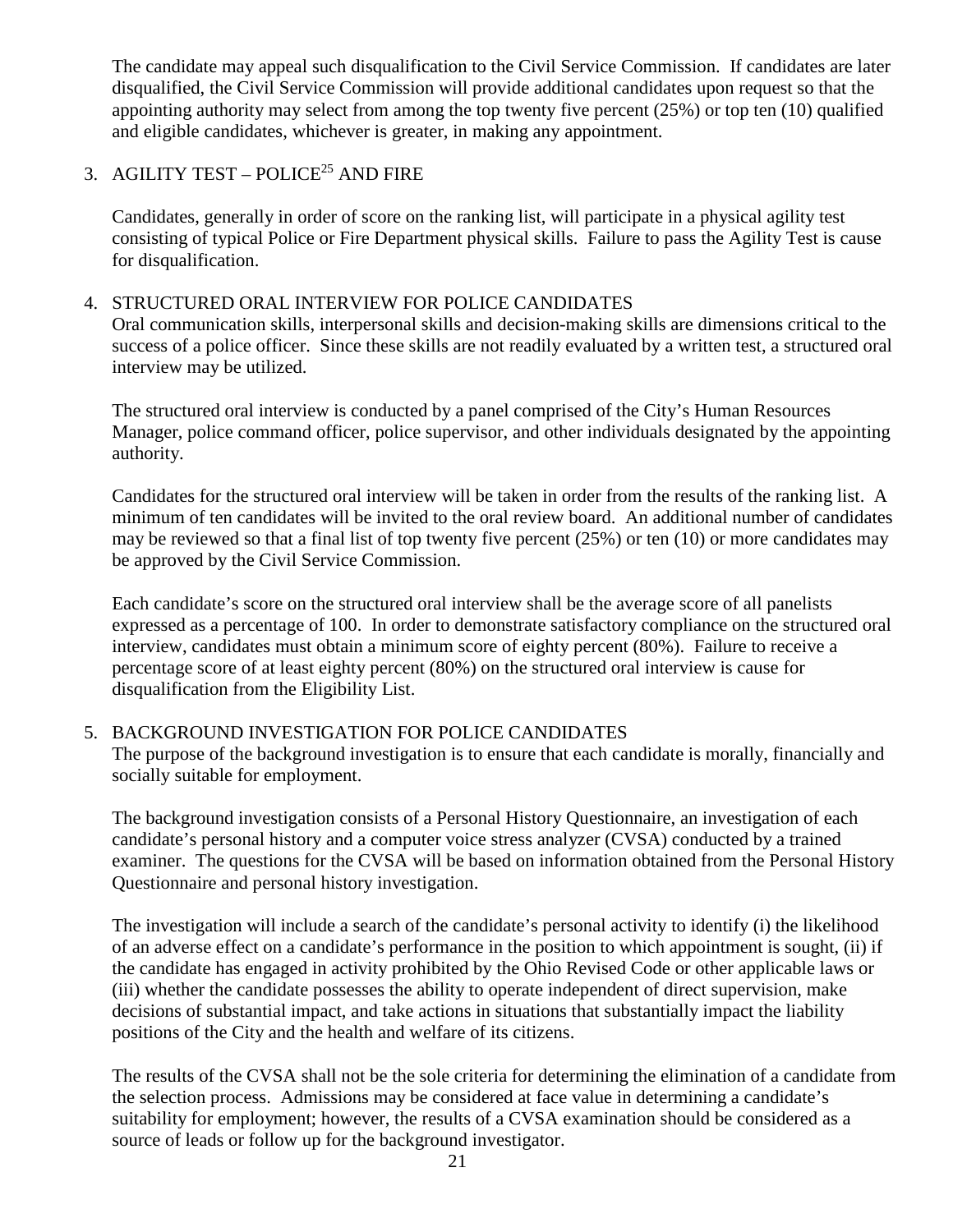Candidates may be disqualified and removed from the ranking list or Eligibility List by the Civil Service Commission if the Personal History Questionnaire, CVSA or background investigation do not demonstrate that the candidate is suitable for the position sought.

### 6. CERTIFICATIONS AND POINTS FOR PRIOR SERVICE– FIRE CANDIDATES

The Firefighter/Paramedic job requires an Ohio paramedic certification and Firefighter II certification, unless otherwise determined by the Commission prior to the posting for the examination.

Service points shall be awarded to those candidates with previous service in the Fairfield Fire Department in accordance with Exhibit A to Rule XV. These credit points cannot be used to obtain a passing score on the written test.

### 7. PSYCHOLOGICAL EXAMINATION – POLICE AND FIRE

The psychological examination is conducted by a licensed psychologist and is designed to determine the emotional stability and psychological fitness, as well as behavioral characteristics that impact the candidate's suitability for employment as a police officer or firefighter/paramedic.

The nature of the psychological examination is such that the specific tests used by the psychologist must of necessity be determined by the psychologist. In all cases, the results of the examination must be valid, useful and non-discriminatory.

### 8. MEDICAL EXAMINATION – POLICE AND FIRE CANDIDATES

Pursuant to O.R.C. 742.38, a Physician's Report for Minimum Medical Testing has been designed for use when a new police officer or firefighter/paramedic is employed. Minimum medical testing and diagnostic procedures were adopted by the Board of Trustees for the Police and Fire Disability and Pension Fund in an attempt to assist the Fund in evaluating disability cases resulting from heart, cardiovascular or respiratory diseases. These conditions are presumed by law to have been incurred in performance of member's official duties unless evidence of the disease is revealed in pre-employment physical or other competent evidence. A medical examination is designed to insure the overall health of the candidate and is conducted by a licensed physician under contract to the City of Fairfield. A drug screen is included as part of the process. In addition, state law requires that any person appointed to police officer or firefighter/paramedic must be certified as free of cardiovascular or pulmonary disease.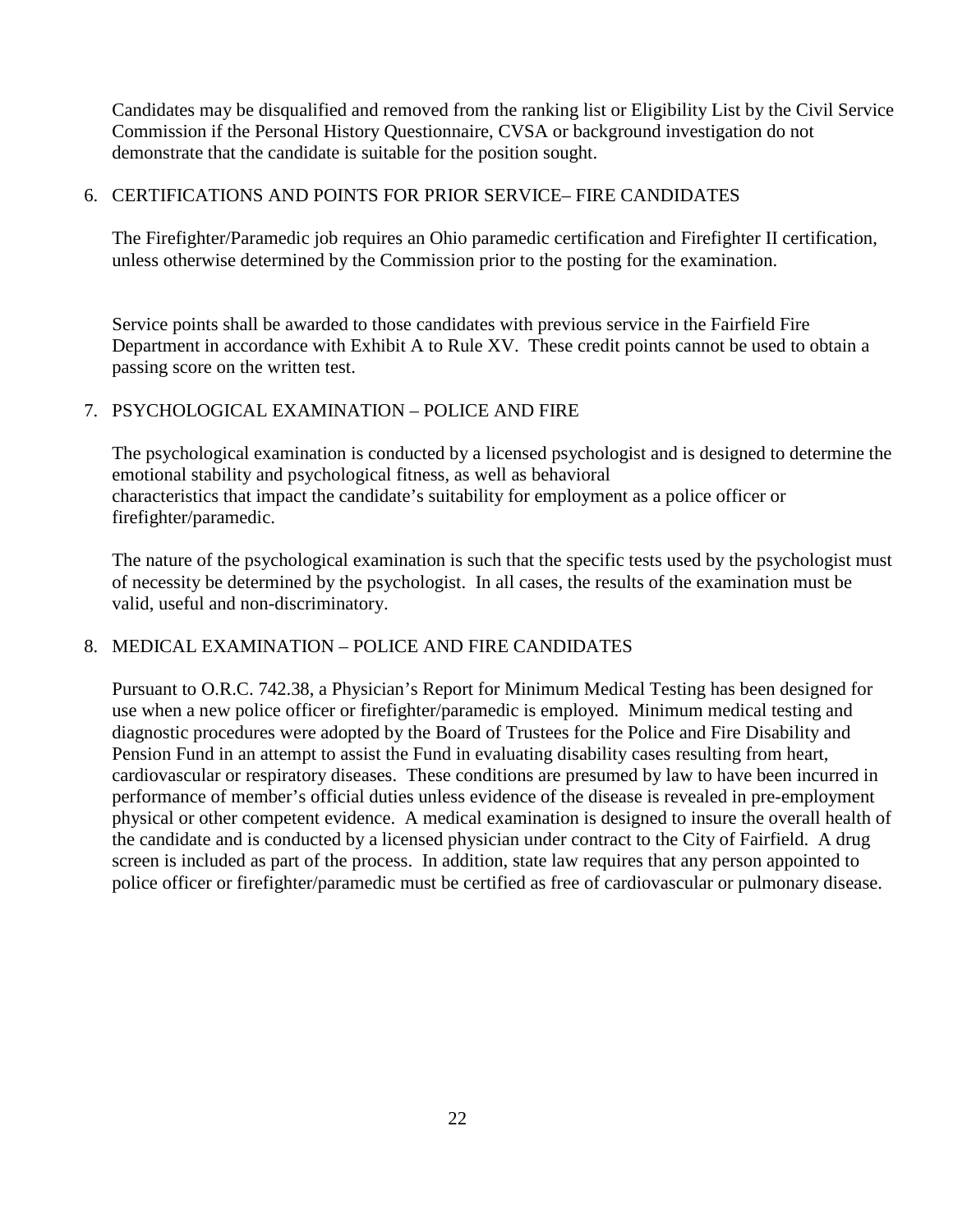### 9. DISQUALIFICATION – POLICE AND FIRE

Pursuant to the Civil Service Commission's authority (O.R.C. 124.23) to determine qualifications as to citizenship, residence, age, experience, education, health, habit, and moral character, a candidate may be disqualified from employment and removed from the ranking list or Eligibility List for any of the following reasons:

- a. FAILURE TO PASS the written test, agility test<sup>25</sup>, structured oral interview, background investigation, psychological examination or medical examination, are grounds for disqualification.
- b. DRUG ABUSE: A history of drug abuse will generally cause a candidate to be disqualified. If a candidate has been drug free for four (4) years prior to the oral interview conducted during the background investigation process, that candidate is considered acceptable in this process. In addition, the candidate's total experience may be evaluated with regard to acceptability.
- c. CREDIT HISTORY: Using past behavior as a predictor of future behavior, and realizing that a police officer and/or firefighter/paramedic is held to a higher standard than other individuals, the Civil Service Commission believes that it is not reasonable to place a candidate with a recent history of difficulty in maintaining sound financial responsibility into a position with such high exposure to those who would compromise it. Acceptable candidates will demonstrate a good credit record for the past four (4) years. In addition, the candidate's total experience may be evaluated with regards to acceptability.
- d. WORK HISTORY: A person who has demonstrated a poor work ethic, including excessive absenteeism, tardiness, absences without leave, the inability to perform tasks and duties of a job, or overall unreliability, would not be considered a good candidate for employment with the City of Fairfield.
- e. CRIMINAL HISTORY AND/OR HISTORY OF TRAFFIC VIOLATIONS: A person who has been convicted criminally, whether felony or misdemeanor, or has a history of arrests, accidents, moving violations, DUI, revocation of driver's license, etc., would clearly pose a potential for liability to the City of Fairfield as well as a personal threat to its citizens. Each case will be judged individually.
- f. INABILITY TO MEET THE MEDICAL REQUIREMENTS: Each candidate must be in good health, free of communicable and cardiovascular disease, and fit to perform the tasks required of a police officer and/or firefighter/paramedic. This standard requires a judgment of a licensed physician. Temporary illnesses and impairments may be considered in the overall evaluation of the candidate.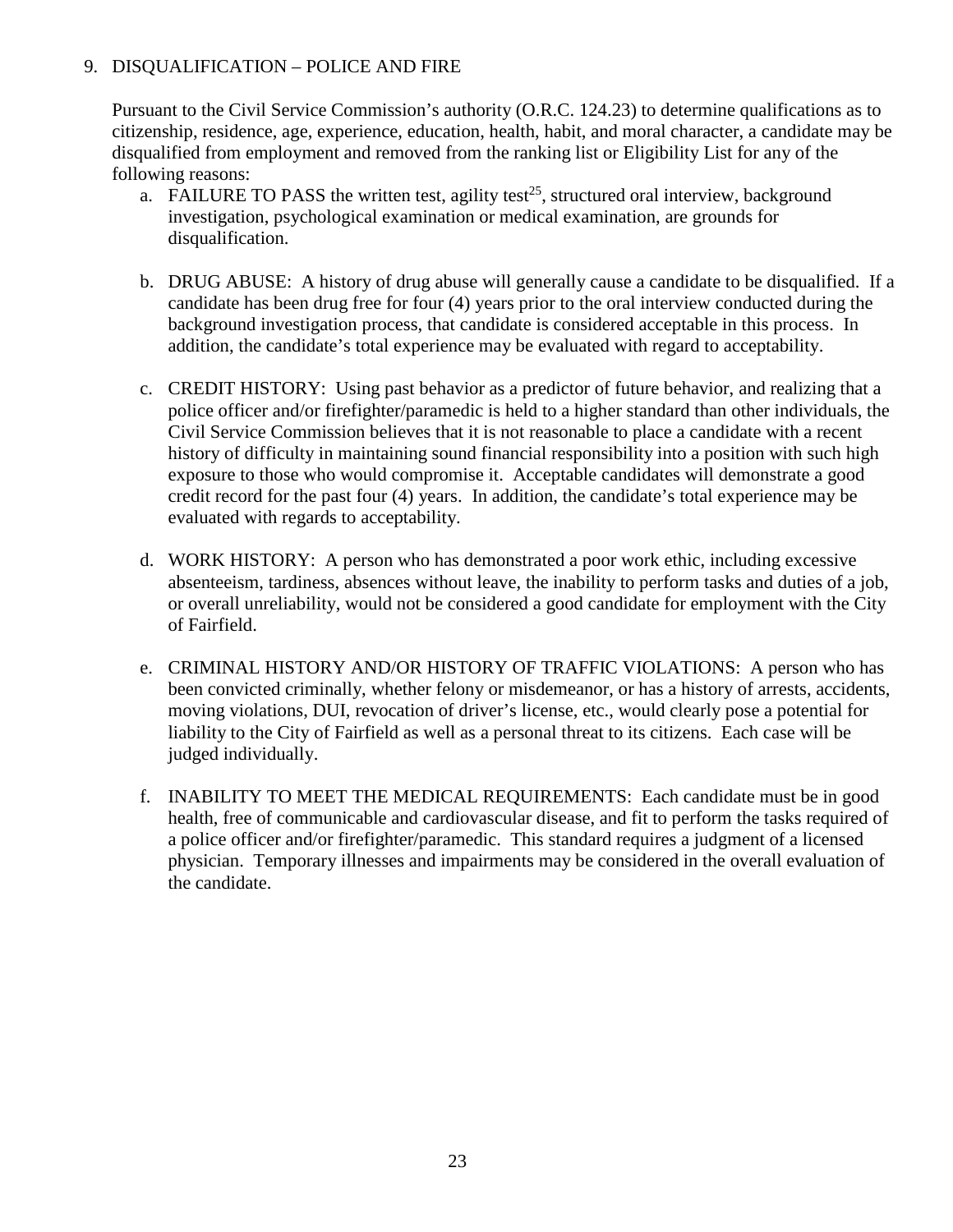- g. FOR CAUSE: Courts have ruled that police officers and/or firefighter/paramedics may be held to a higher standard of conduct than other citizens. Employment decisions for police officers and/or firefighter/paramedics are among the most critical decisions made by a local government. In all cases, the employment decision will be made in the public's best interest. A person may be removed from the list for cause, either specified or not specified in these rules, for which the Human Resources Manager determines that a candidate does not possess qualifications or other characteristics which the Manager determines important for the position being filled. This includes, but is not limited to honesty, moral character, ethical behavior, reputation, or habit.
- h. WAIVERS, WITHDRAWAL FROM CONSIDERATION, OR DECLINATION OF APPOINTMENT submitted verbally or in writing, are causes for the removal of candidates from the eligibility list.

#### 10. DURATION OF ELIGIBILITY LISTS

An eligible list expires upon the filling or closing of the position. An expired eligible list may be used to fill a position of the same classification within the same appointing authority for which the list was created. But, in no event shall an expired list be used more than two years past its expiration date. An expired list may be replaced at any time (124.26).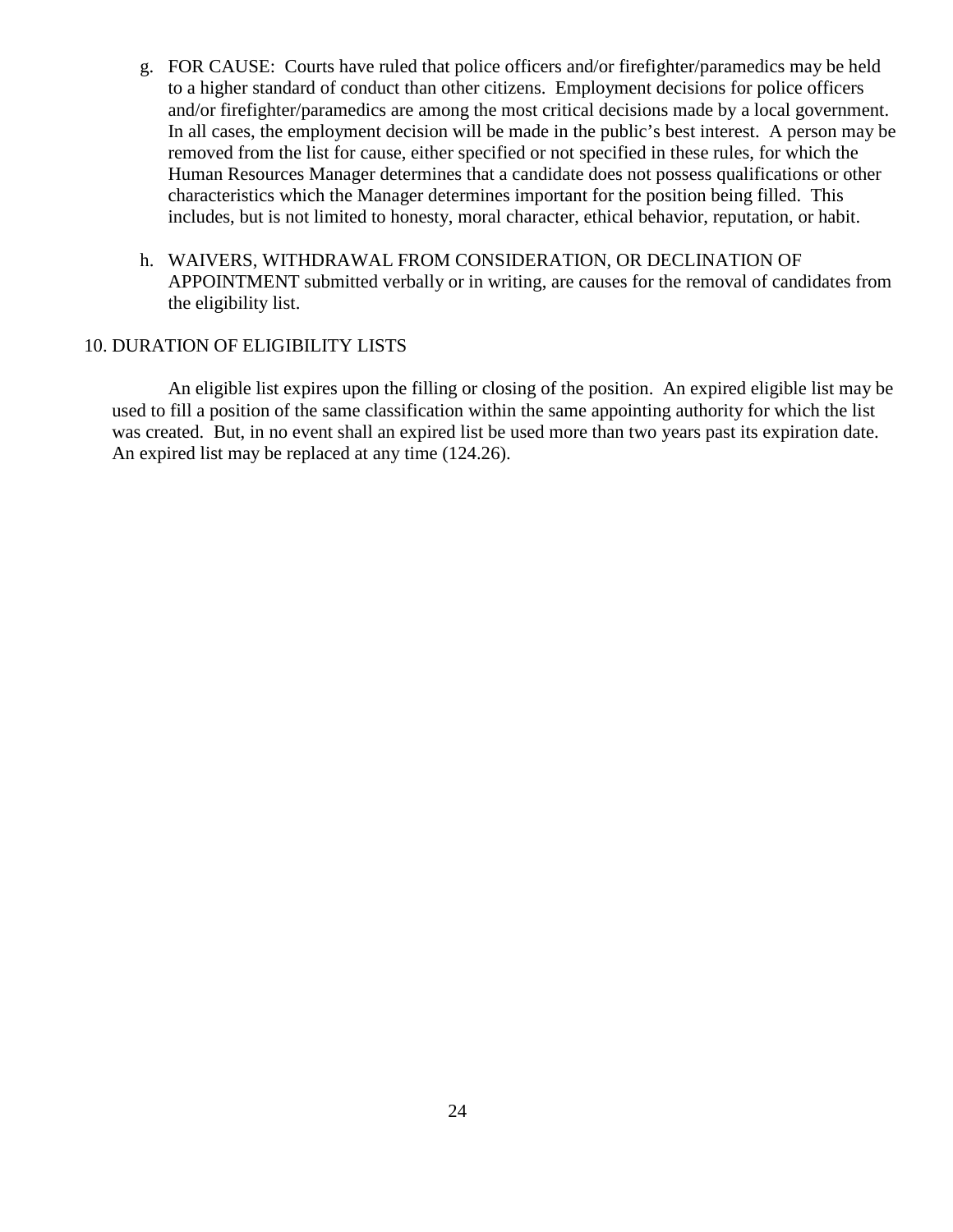# **RULE XII**

# **AMENDMENT TO RULES**

#### NOTICE OF AMENDMENTS

There shall be no amendment or repeal of these rules or new rules adopted by the Civil Service Commission at the same meeting at which the amendment, repeal or adoption is proposed. Any proposal to amend, repeal or adopt Civil Service rules shall be posted on the Commission's bulletin board for a minimum of seven (7) days before the date of the meeting at which the final action is to be taken by the Commission. The posting shall specify the number(s) of the rules to be amended or repealed and/or the number(s) of any proposed new rule(s) as well as the date of the meeting at which the final action is to be taken by the Commission. Said meeting shall be open to the public.

Amendments to the rules shall be furnished to each appointing authority.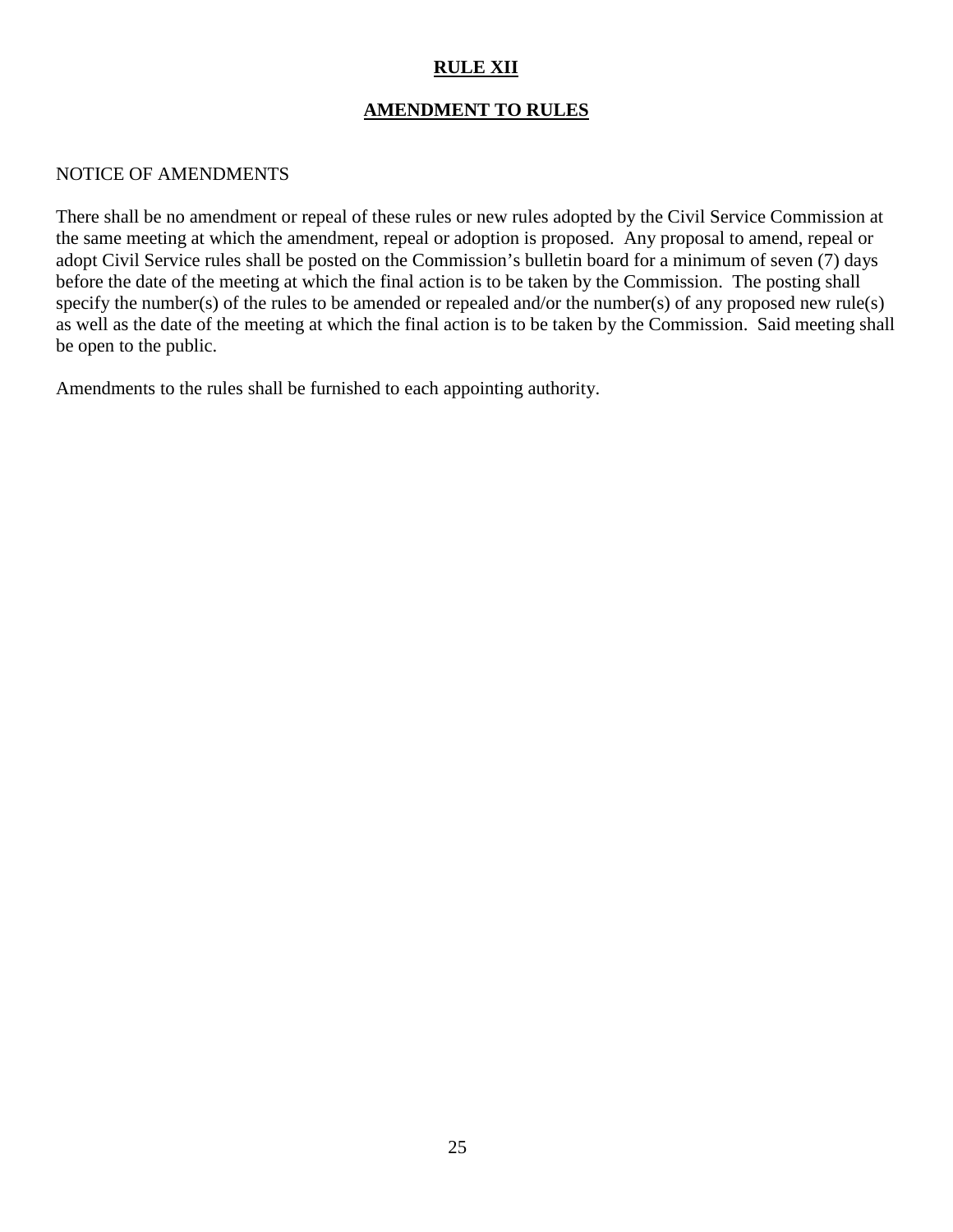### **RULE XIII**

### **EFFECT OF INVALIDITY IN PART**

If any part or sub-part, sentence, clause or phrase of these Rules is for any reason held to be invalid, such decision shall not affect the validity of the remaining portions. The Civil Service Commission hereby declares that it did pass each part, sub-part, sentence, clause or phrase thereof, irrespective of the fact that any one or more parts, sub-parts, sentences, clauses or phrases be declared invalid.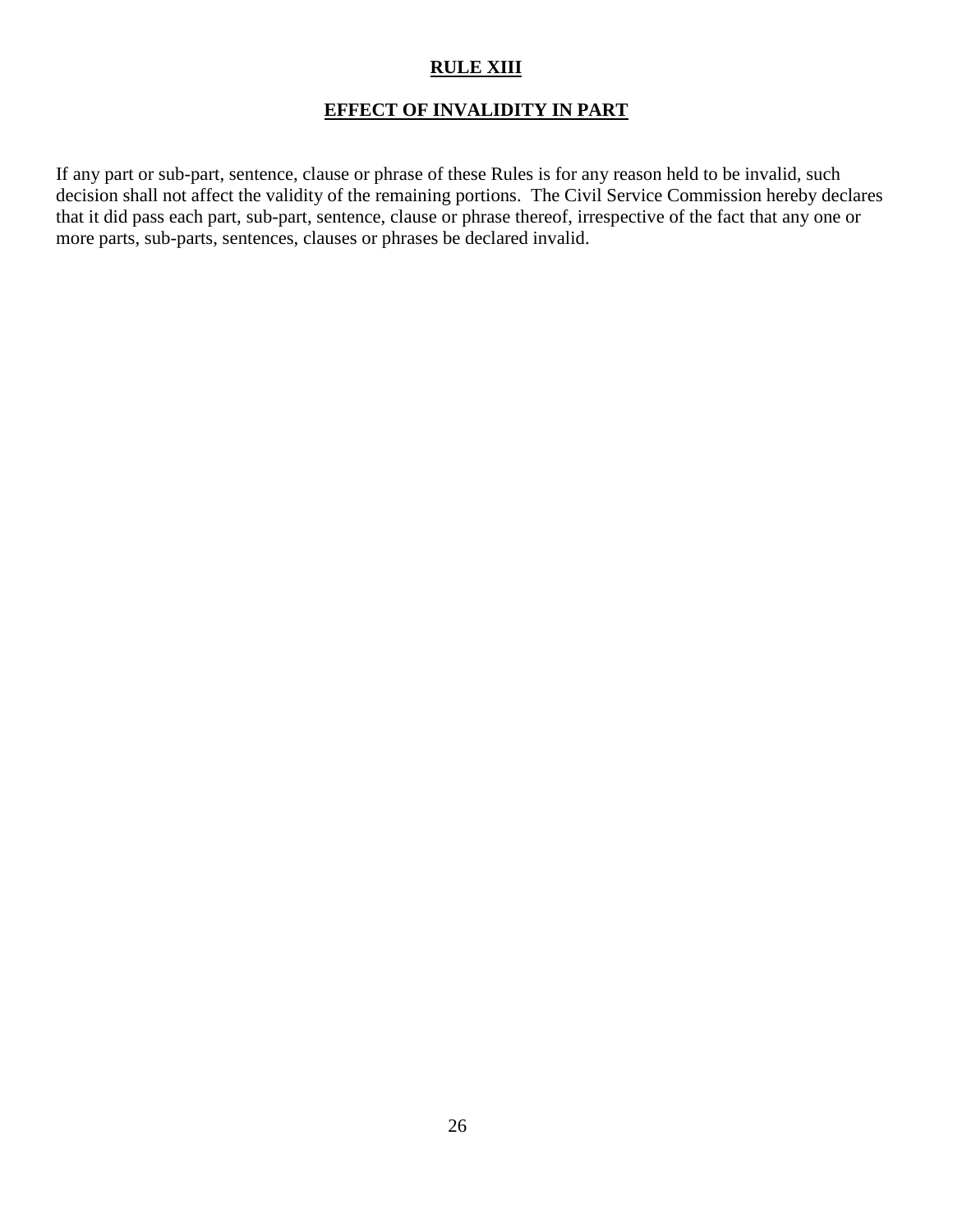### **RULE XIV**

# **REPEAL OF FORMER RULES**

### 1. REPEAL

The Civil Service Commission of the City of Fairfield, Ohio, does hereby repeal all former Rules of said Commission.

### 2. ADOPTED

The foregoing Rules and Regulations of the Civil Service Commission of Fairfield, Ohio, are hereby adopted and approved this \_\_12th\_ day of \_\_\_\_August\_\_\_\_\_\_\_\_\_\_, 2009.

## FAIRFIELD CIVIL SERVICE COMMISSION

Chairman

Vice Chairman

Member

Rules of the Civil Service Commission shall be made available in accordance with the public records statute of Ohio.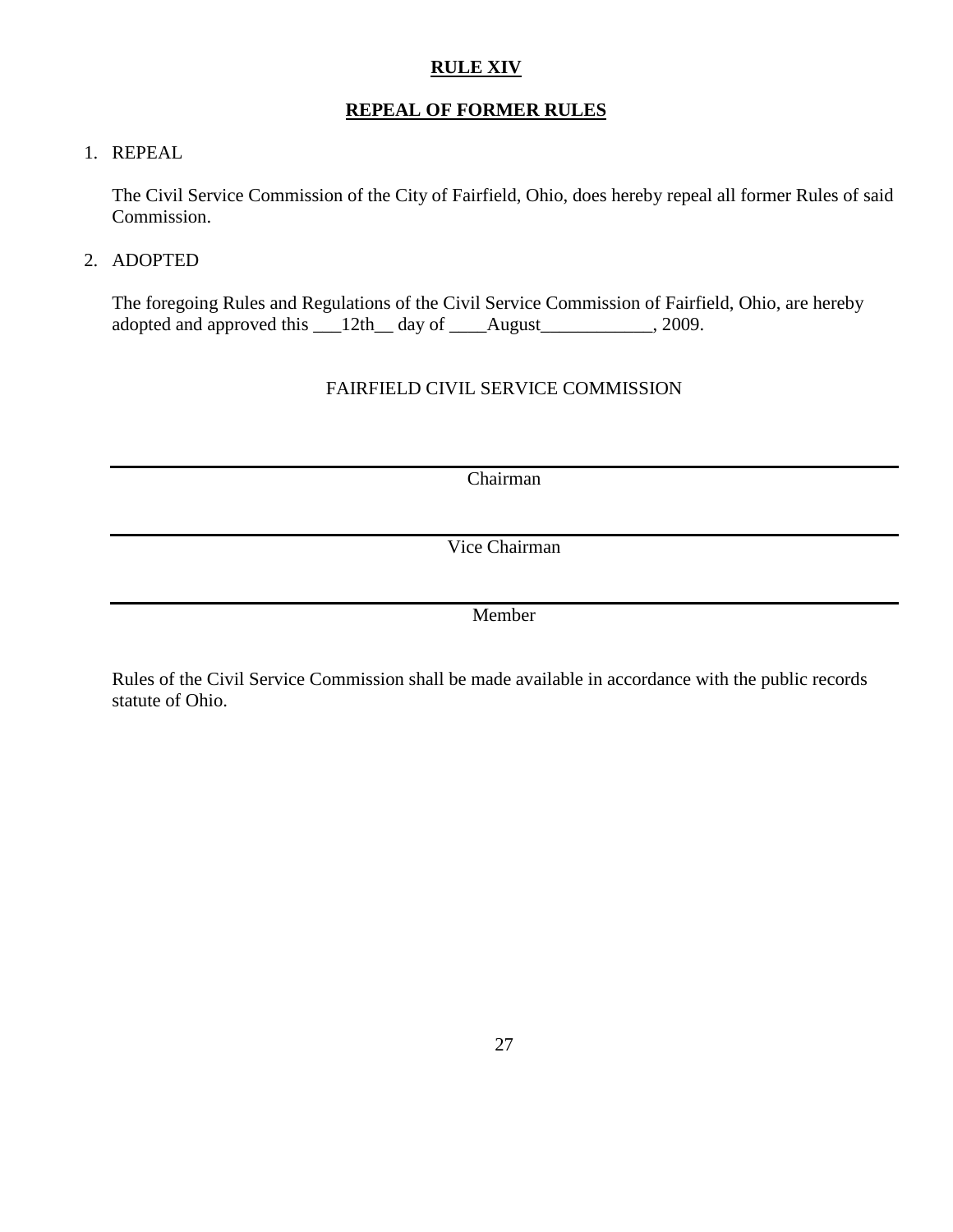### **EXHIBIT "A"**

# **EXAMPLES OF EXAMINATION GRADING PROCEDURE(28)**

#### 1. ENTRANCE EXAMINATION

Assume that the Commission has determined that a particular examination shall be composed of a clerical test which shall have a weight of 4/10 or .4; a test of supervisory abilities which shall have a weight of  $2/10$  or .2; a typing test which shall carry a weight of  $4/10$  or .4.

Then assume that the grades for separate parts of the examination for one of the participants were as follows:

| <b>Supervisory Test</b> | 75. |
|-------------------------|-----|
| <b>Clerical Test</b>    | 70  |
| <b>Typing Test</b>      | 80  |

The earned grade of the participant would then be arrived at as follows:

| <b>Supervisory Grade</b> | $75 x .2 = 15$ |
|--------------------------|----------------|
| <b>Clerical Grade</b>    | $70x.4 = 28$   |
| <b>Typing Grade</b>      | $80 x .4 = 32$ |
| <b>Earned Grade</b>      | 75.            |

 Then assume that the applicant was eligible for one of the extra credits outlined previously such as military service.<sup>24</sup> The applicant would be entitled to an extra credit of 20% of the earned grade of 75 or 15 points. The 75 earned grade plus the 15 for military service would result in a final grade of 90%.

PROMOTIONAL PROCESS All candidates must qualify to move forward in this Process by receiving no lower than an average of 3, or satisfactory, on each of their last, up to, three evaluations.  $^{29}$ 

Points are gained through three avenues in this Process (Up to 80): Attendance, Structured Oral Interview, and File Review.

#### Attendance (Up to 25 points)

The Bradford Factor is used to determine these points and that formula is Number of days absent times number of Occurrences times number of Occurrences, again. Attendance records are generated for each candidate for up to their last five years. Each year is figured according to the above formula and the score is matched to the following chart to obtain the point value for each year.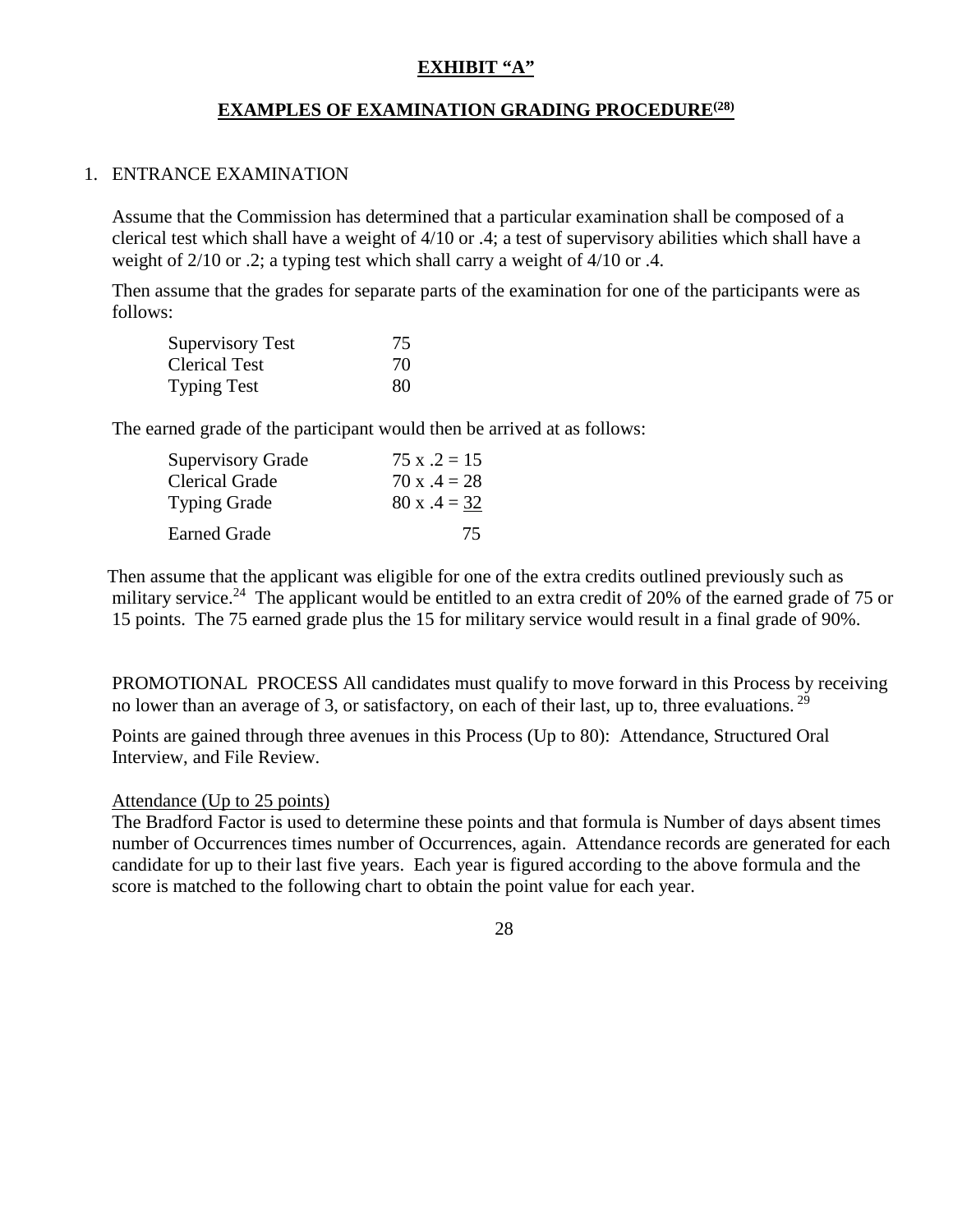#### **Point Scale**

| From | To        |          | Points         |
|------|-----------|----------|----------------|
| 0    |           | $=$      | 25             |
| 1    | 50        | $=$      | 24             |
| 51   | 100       | $=$      | 23             |
| 101  | 150       | $=$      | 22             |
| 151  | 200       | $=$      | 21             |
| 201  | 250       | $=$      | 20             |
| 251  | 300       | $=$      | 19             |
| 301  | 350       | $=$      | 18             |
| 351  | 400       | $=$      | 17             |
| 401  | 450       | $\equiv$ | 16             |
| 451  | 500       | $=$      | 15             |
| 501  | 550       | $\equiv$ | 14             |
| 551  | 600       | $\equiv$ | 13             |
| 601  | 650       | $=$      | 12             |
| 651  | 700       | $=$      | 11             |
| 701  | 750       | $\equiv$ | 10             |
| 751  | 800       | $=$      | 9              |
| 801  | 850       | $=$      | 8              |
| 851  | 900       | $=$      | $\overline{7}$ |
| 901  | 950       | $=$      | 6              |
| 951  | 1000      | $=$      | $\overline{5}$ |
| 1001 | 1050      | $=$      | 4              |
| 1051 | 1100      | $=$      |                |
| 1101 | 1150      | $=$      | $\frac{3}{2}$  |
| 1151 | 1200      | $\equiv$ |                |
| 1201 | $\ddot{}$ | $=$      | 0              |

Partial year points are prorated by number of months worked. When averaging the points for the years (up to 5), any partial year is also prorated in the averaging to obtain point value assigned to the Attendance piece of the Process, such as; for four and one-half years, the five point values are totaled and divided by 4.5 for average.

#### Structured Oral Interview (Up to 50 points)

There will be panel of 3 or 4 individuals, one of which is to be totally objective, rating the candidate from 1 -5 on 10 questions. All candidates will be asked the identical set of questions. Each question will be averaged among the panel and the candidate will receive that averaged score per question.

#### File Review (Up to 5 points)

Upon personnel file review the following points will be assessed:

1 point – Gained experience but has one or more unfavorable situations in file

- 3 points Satisfactory work and has nothing unfavorable
- 5 points Shows exemplary work history and possible initiative examples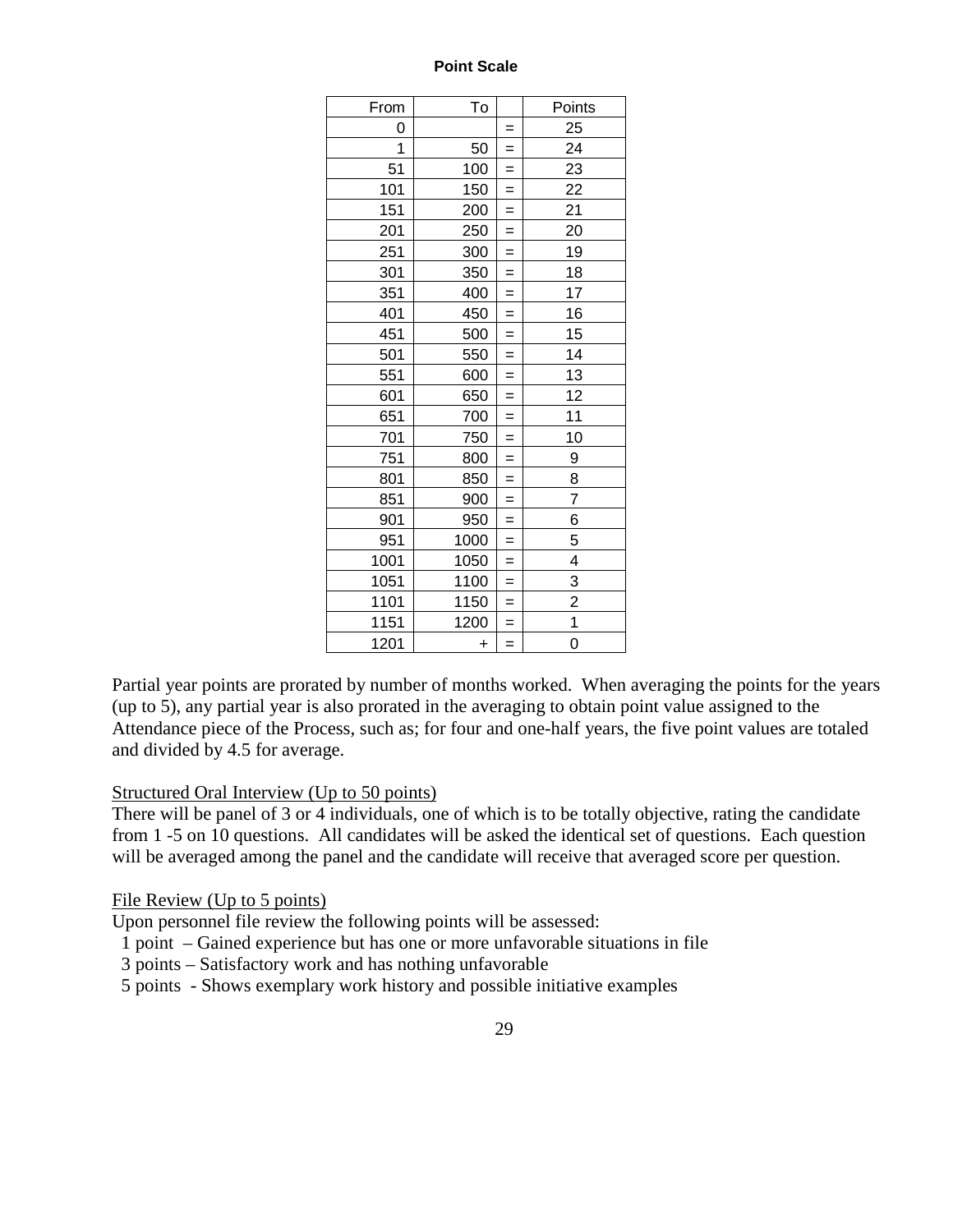#### SENIORITY CREDIT (Police Officers Only)

"Credit for seniority shall equal, for the first four years of service, one percent of the total grade attainable in the promotion examination, and, for each of the fifth through fourteenth years of service, sixtenths percent of the total grade attainable."

Since the applicant has ten (10) years service, he is entitled to one point for the first four (4) years and six-tenths (.6) for each year 5 – 10. **MAX CREDIT GIVEN is 14 years**

| Years $1 - 4$                 | 1.00                  |
|-------------------------------|-----------------------|
| Years $5-10$                  | $3.60$ (6 years x .6) |
| <b>Total Seniority Credit</b> | 4.60                  |

The final score is:

| <b>Written Test</b>     | 78.6 |
|-------------------------|------|
| <b>Seniority Credit</b> | 4.6  |
| <b>Final Grade</b>      | 83.2 |

### SENIORITY CALCULATION

| <b>YEARS</b> | <b>CREDIT FACTOR</b> | <b>YEARS</b> | <b>CREDIT FACTOR</b> |
|--------------|----------------------|--------------|----------------------|
|              | 0.0                  | 8            | 3.4                  |
|              | 0.0                  |              | 4.0                  |
| 2            | 0.0                  | Ю            | 4.6                  |
|              | 1.0                  |              | 5.2                  |
|              | 1.6                  | 12           | 5.8                  |
| h            | 2.2                  |              | 6.4                  |
|              | 2.8                  |              | 7.0                  |

#### SENIORITY CREDIT (124.45) Firefighters<sup>27</sup>

"Credit for seniority shall be given as follows: one point shall be added for each of the first four years of service, and six-tenths of a point shall be added for each year for the next ten years of service. In the computing the credit for seniority, half of the credit specified in this paragraph shall be given for a half year of service."

Also, from Section 145.04 of the Fairfield Codified Ordinances, existing part-time firefighters shall be given seniority credit for their time on the Fairfield Fire Department on any open Firefighter/Paramedic exam. Referred to in Minutes of June 11, 1998 Civil Service Commission Meeting.

If a firefighter applicant has 10 years of full time seniority credit and it is over six months into his eleventh year, it is computed as follows:

| Years 1-4 are equivalent to 1 point each                   |           |
|------------------------------------------------------------|-----------|
| Years 5-10 equal .6 per year                               | 3.6       |
| Test date more than $\frac{1}{2}$ year from seniority date | $\cdot$ 3 |
| <b>Total Seniority Credit</b>                              | 79        |
|                                                            |           |